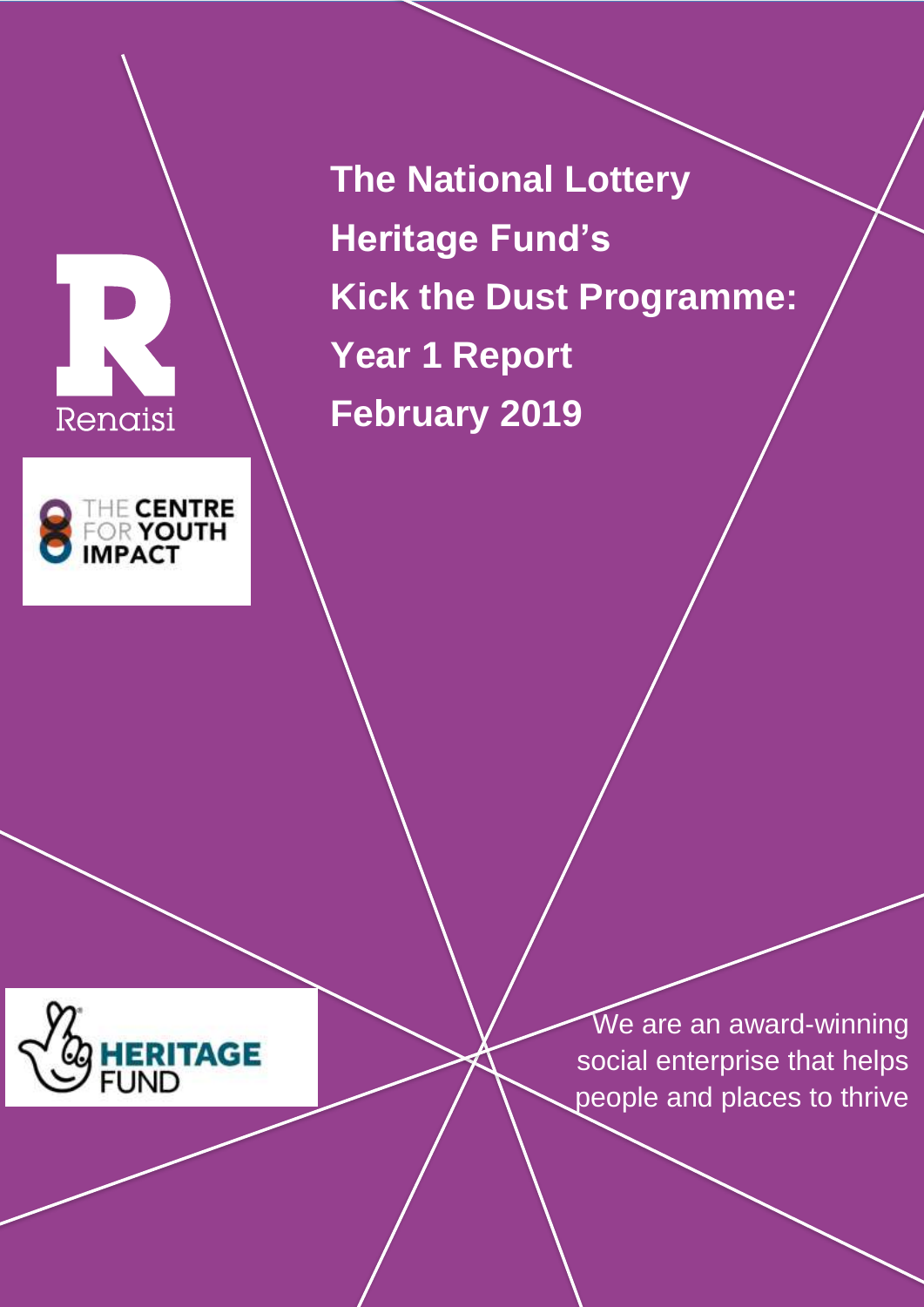# **Contents**

| 1.1 Strengths and challenges of the development phase 4 |  |
|---------------------------------------------------------|--|
|                                                         |  |
|                                                         |  |
|                                                         |  |
|                                                         |  |
|                                                         |  |
|                                                         |  |
|                                                         |  |
|                                                         |  |
| 5. Kick the Dust development phase 14                   |  |
|                                                         |  |
| 5.2 Overall experience of the development phase         |  |
|                                                         |  |
| 6. Lessons learned and recommendations  27              |  |
|                                                         |  |
|                                                         |  |

# **Appendices**

| Appendix 1: Kick the Dust programme evaluation framework |
|----------------------------------------------------------|
| Appendix 2: Kick the Dust Theory of Change               |
| Appendix 3: Kick the Dust common measurement framework   |
| Appendix 4: Surveys questions for young people           |
| Appendix 5: Approaches to organisational change          |
| Appendix 6: Development phase survey questions           |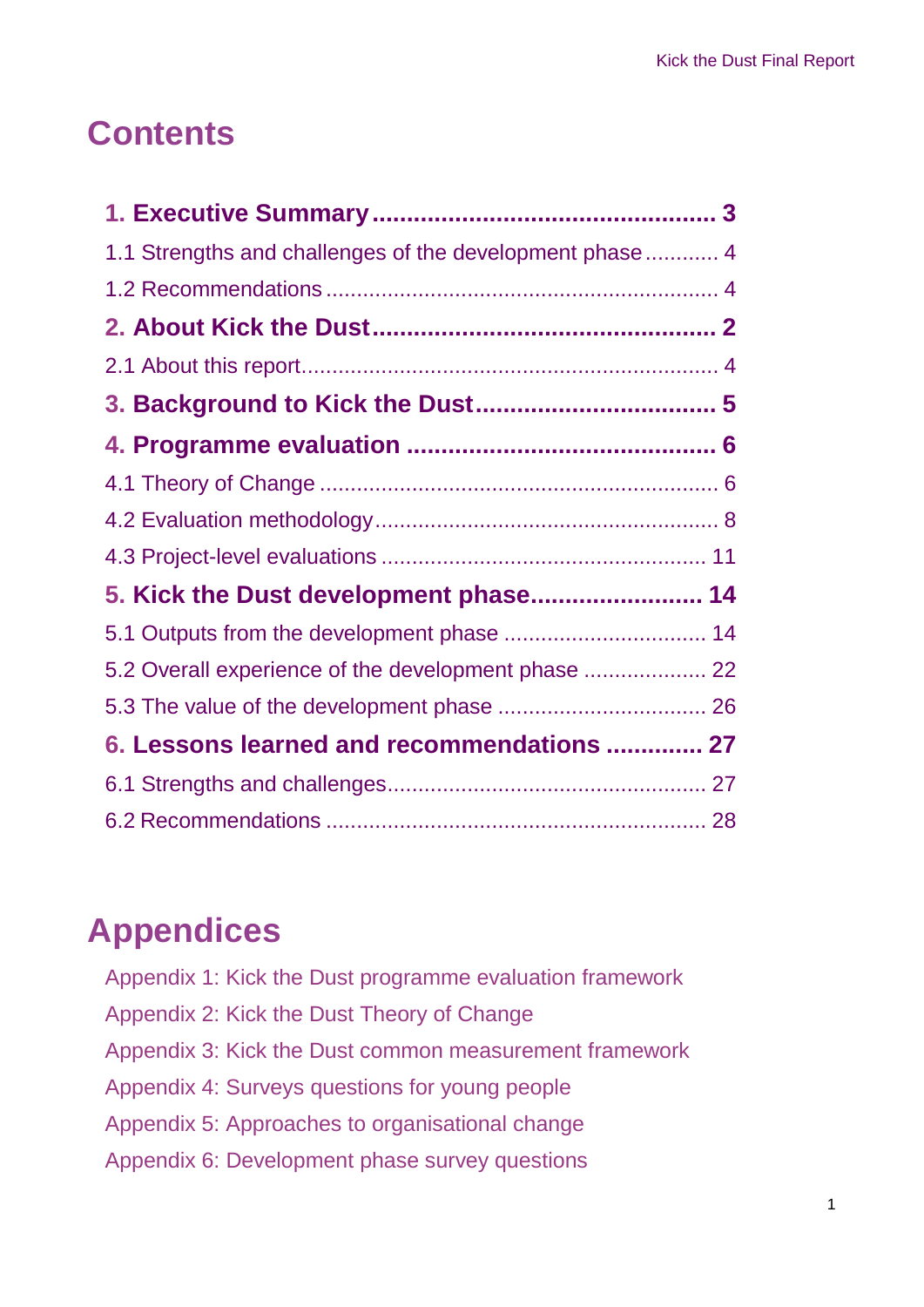The National Lottery Heritage Fund's Kick the Dust Programme: At a glance

# **Types of heritage**



Kick the Dust aims to make heritage relevant to the lives of young people, aged 11-25, now and into the future. Building on their needs and interests, the programme aims to see a greater number and diversity of young people benefit from high quality engagement with heritage.

Where are Kick the Dust activities taking place?

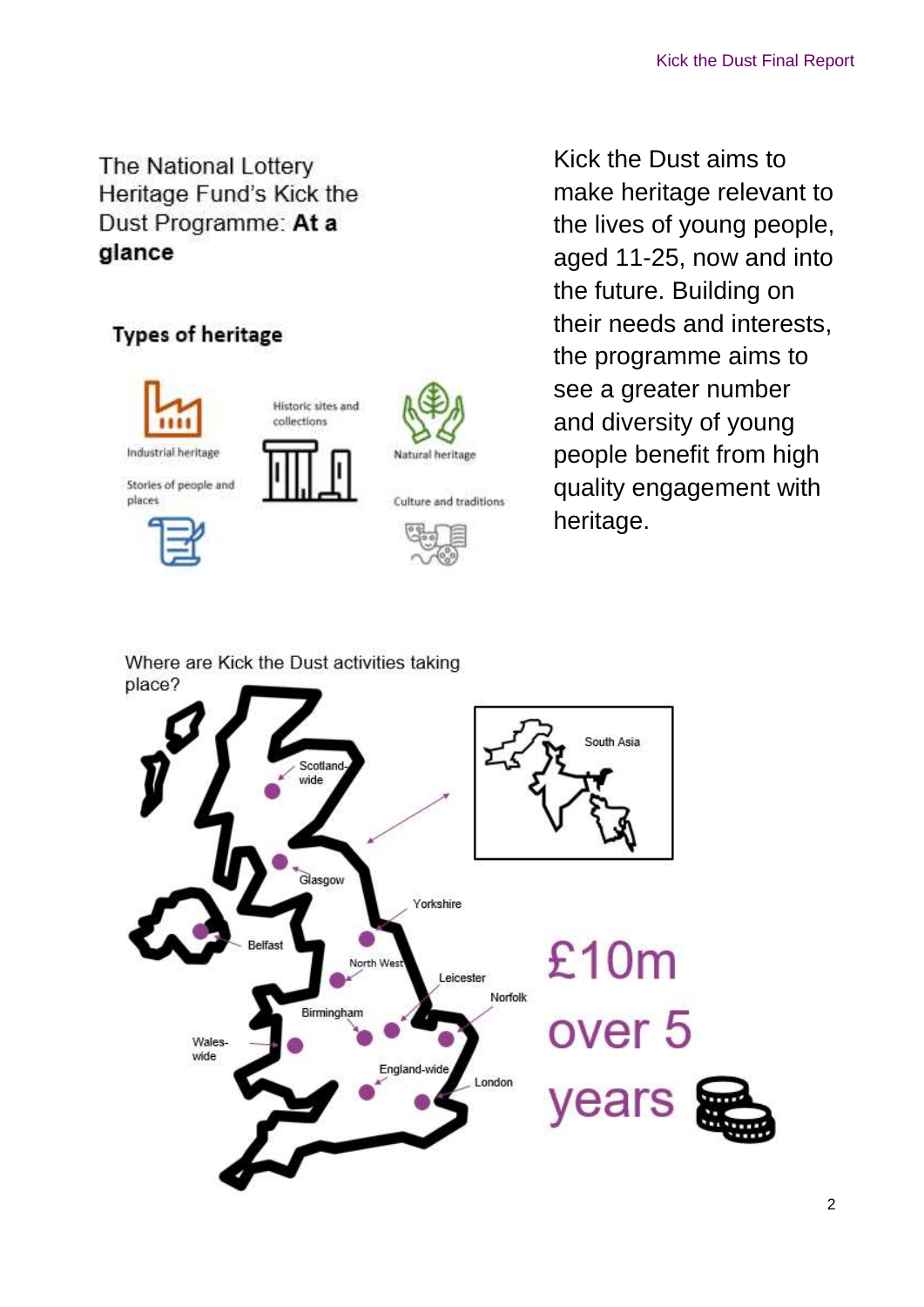# <span id="page-3-0"></span>**1. Executive Summary**

In 2016 The National Lottery Heritage Fund (The Fund) launched Kick the Dust (KtD), a £10million pilot grants programme that aims to make heritage relevant to the lives of young people, aged 11- 25, now and into the future. Building on their needs and interests, the programme aims to see a greater number and diversity of young people benefit from high quality engagement with heritage.

The programme evaluation has been commissioned to Renaisi and the Centre for Youth Impact (CYI) and has the ambition to contribute to the body of knowledge, policy and practice related to youth engagement with heritage. The programme evaluation is working closely with the awarded projects to assess the impact of the programme, improve project evaluation and encourage reflective practice, and contribute to the evidence base on the value of youth engagement with heritage. The impact evaluation is guided by a programme Theory of Change and evaluation framework that has identified several common outcomes that will be measured by each of the twelve projects, aligned to the programme's overarching aims. The evaluation will gather both qualitative and quantitative data to generate insights into how the programme is developing, how learning from evidence is being used to improve practice, and how projects are working towards organisational change and sustainability.

Grants of £500,000 to £1m were awarded to twelve projects, led by a consortium of heritage and youth partners. The projects have now been underway for just over 18 months. Shortly after being awarded funding, projects entered a six-month development phase to develop a more detailed activity plan for the first year of the delivery phase. The development phase was an opportunity to consult with young people about their interests and barriers to engagement with heritage, identify how young people would be involved in planning and managing the project, test out and refine activities, and develop an evaluation plan.

One of the main aims of the programme evaluation is to build the capacity and skills of projects to produce high quality evaluations. This serves two purposes: to help demonstrate the value of youth engagement in heritage and to use evidence to test and refine practice and inform yearly activity plans. A number of challenges have been encountered which makes it difficult to assess the quality of evaluations at this stage; however, a key learning so far is that variations in approaches and levels of ambition have emerged which seem to be driven by existing levels of knowledge about evaluation methodology and levels of confidence in engaging young people.

The development phase of the programme has been an important formative period for projects and provided several benefits. It has provided a useful amount of time and resource for projects to test and develop their ideas, uncover and build on young people's needs and interests, and develop strong partnerships between youth and heritage organisations. Outputs from the development phase offer insight into the barriers to increasing young people's engagement in heritage. Projects have used these insights to develop their activity plans for the first delivery year. An analysis of projects' activity plans shows that the programme is progressing towards achieving several of its key outcomes, but the extent to which each project contributes to each outcome might vary.

One of the key long-term outcomes for the programme is that heritage organisations are more resilient, so that they can continue to make heritage relevant to the lives of young people into the future. To achieve this, the programme challenges individual projects to transform their learning about what works into sustainable organisational change. While projects have demonstrated well how they intend to make a difference to beneficiaries (young people and staff), many have struggled to clearly identify how these changes will be made sustainable within heritage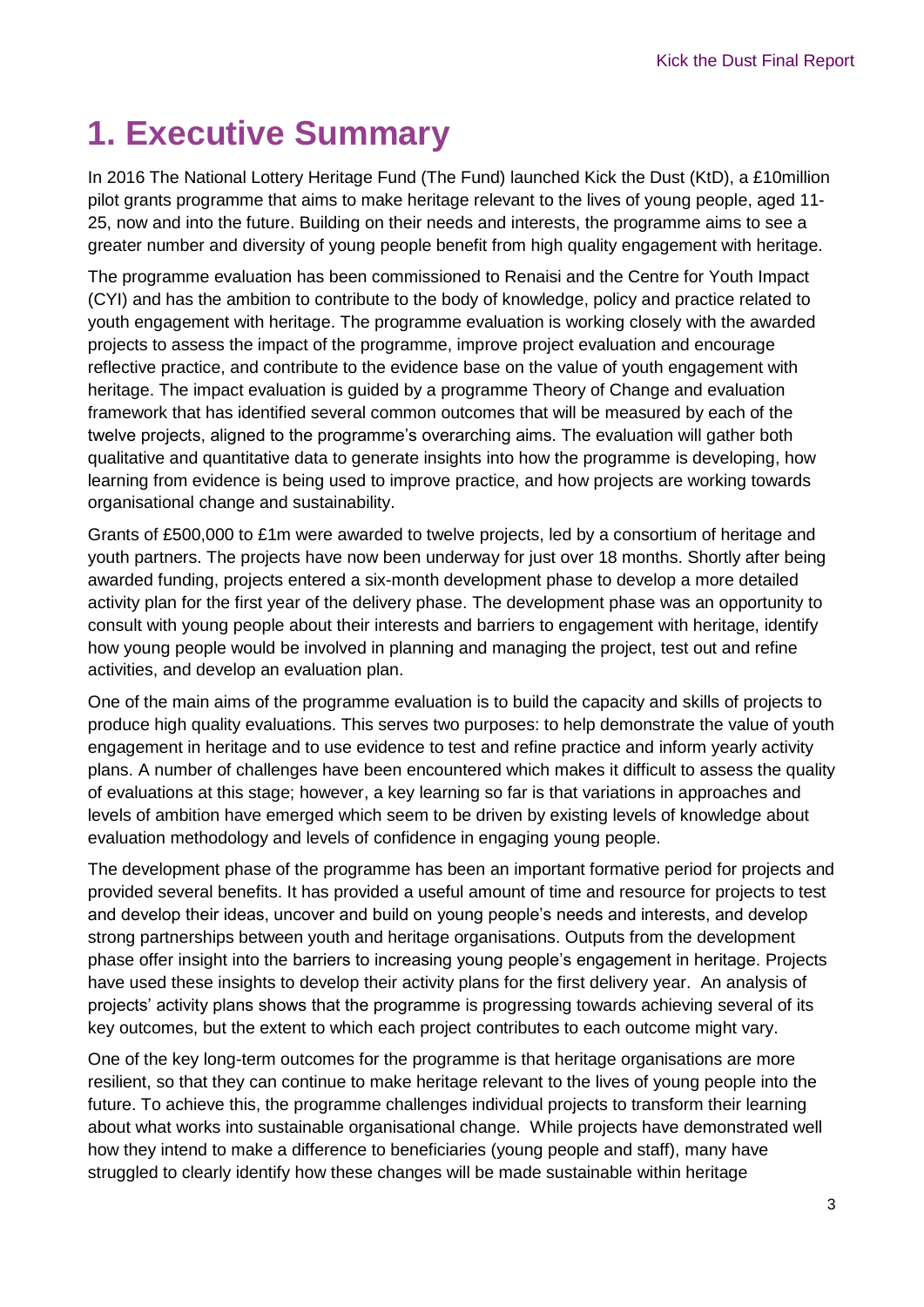organisations and how this can be evidenced. It would be beneficial, therefore, for The Fund to consider how it can bring in additional expertise on the change management process, to build projects' capacity of how to take a structured and planned approach to organisational change.

# <span id="page-4-0"></span>**1.1 Strengths and challenges of the development phase**

After the development phase was completed, a survey was undertaken with the 12 project leads to capture their overall experience. Key findings from the development phase survey suggest that this phase was an asset to projects, was well-funded and an overall positive experience. The strengths and challenges of the development phase identified in the survey include:



The **timeline and budget** for the development phase were adequate and **were an asset** to the programme. Only one project stated that either the timeline or the budget were not adequate. This was due to the scale or complexity of their project, or difficulties bringing the consortium together.

Approach to **Activity Plan** 



Projects valued the flexibility the development phase provided. They used the time to test their ideas and revisit their Activity plans based on what they had learned. **Consultation with young people** was an important and formative element of projects' Activity plans, and **young people** played a significant role in decision-making.



**Cross-sector partnerships were extended and expanded**. All projects either "agreed" or "strongly agreed" that good relationships were built between partners, partners were "bought-into" processes and ways of working, there was a shared agenda and vision among partners, and they were willing to learn from each other's expertise.

<span id="page-4-1"></span>The consortium was considered by projects to be **integral to the success of the project**. Partners will provide continual feedback, help with problem solving, and contribute valuable skills and experience, contributing to overall sustainability of the sector.

## **1.2 Recommendations**

Several recommendations have been generated based on main strengths and challenges to date.

#### **Recommendations for grant-awarded projects:**

- Embed cross-sector partnerships into project governance and management as this can positively contribute to the sustainability and resilience of organisations.
- Be more bold and ambitious by planning for a level of change that goes beyond beneficiaries, and includes organisational or sector-wide sustainability and resilience in the long-term.

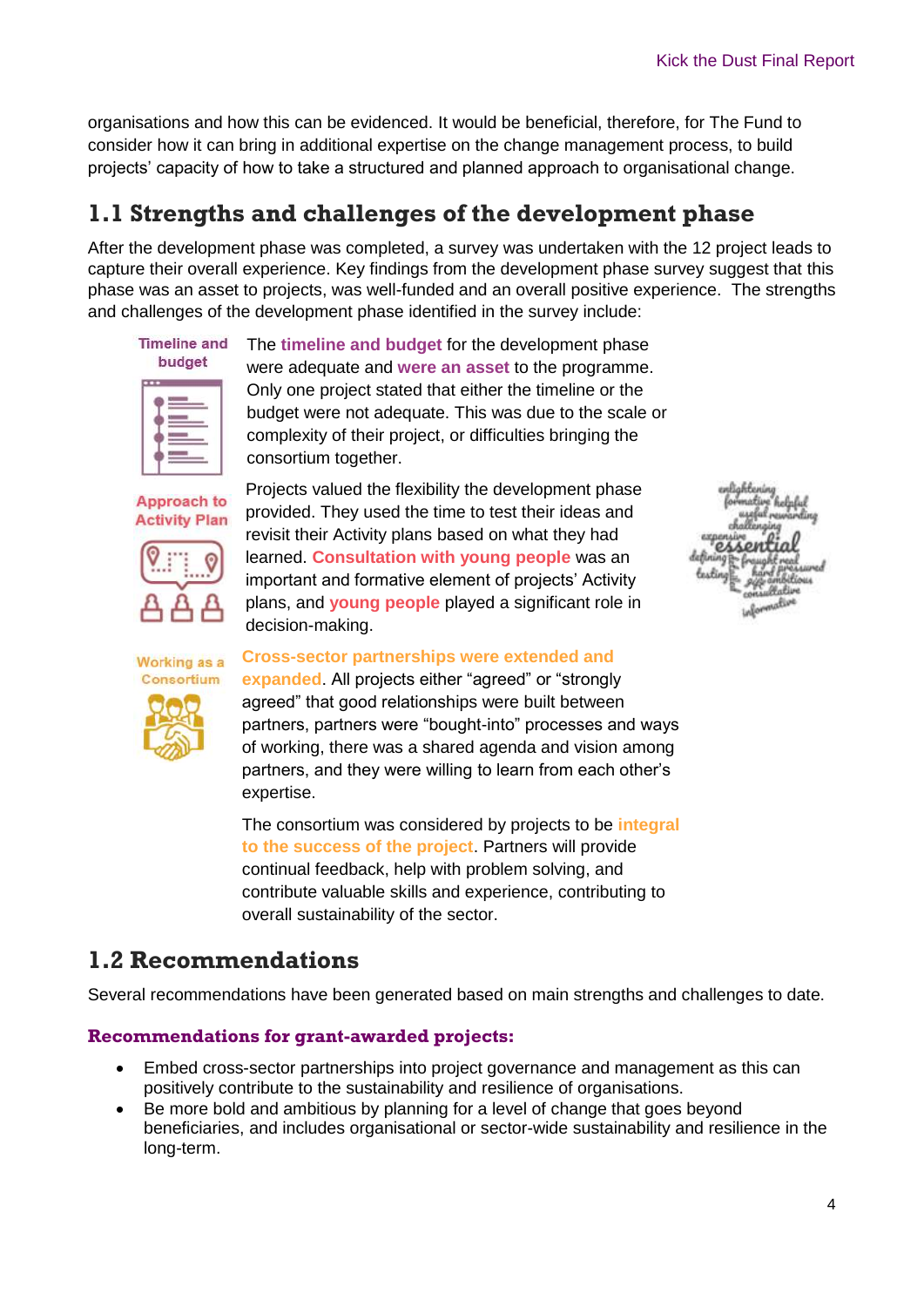Quality of engagement is an important part of the narrative about "what works" and projects should consider investing time and resource in understanding and making explicit what high-quality engagement with young people looks like.

#### **Recommendations for The Fund**

- The Fund has demonstrated a high level of ambition around the theme of young people in heritage, and they can continue to develop their leadership in this area by maintaining the involvement of young people in The Fund's decision-making and committing to supporting the risk-taking and failure that comes with innovation.
- In the future, The Fund should consider revisiting the balance between prescription and flexibility in relation to the content and structure of activity plans and local evaluation planning, or consider where aspects of planning can be made more consistent.
- Future programmes that aspire for change at different levels (organisational, communitylevel, beneficiary-level) could benefit from having multiple theories of change or models that cover the different areas of intended impact rather than creating one overarching shared model.
- Future programmes with similar aims and structure to KtD may benefit more from a Learning Partner style of evaluation rather than an impact evaluation.

#### **Recommendations for other funders who support youth engagement**

- Funders should allow time for organisations working with young people to test and strengthen ideas.
- Funders should encourage youth organisations to build more partnerships with heritage organisations and to consider ways that they encourage youth organisations to use natural and cultural heritage as a resource for youth work.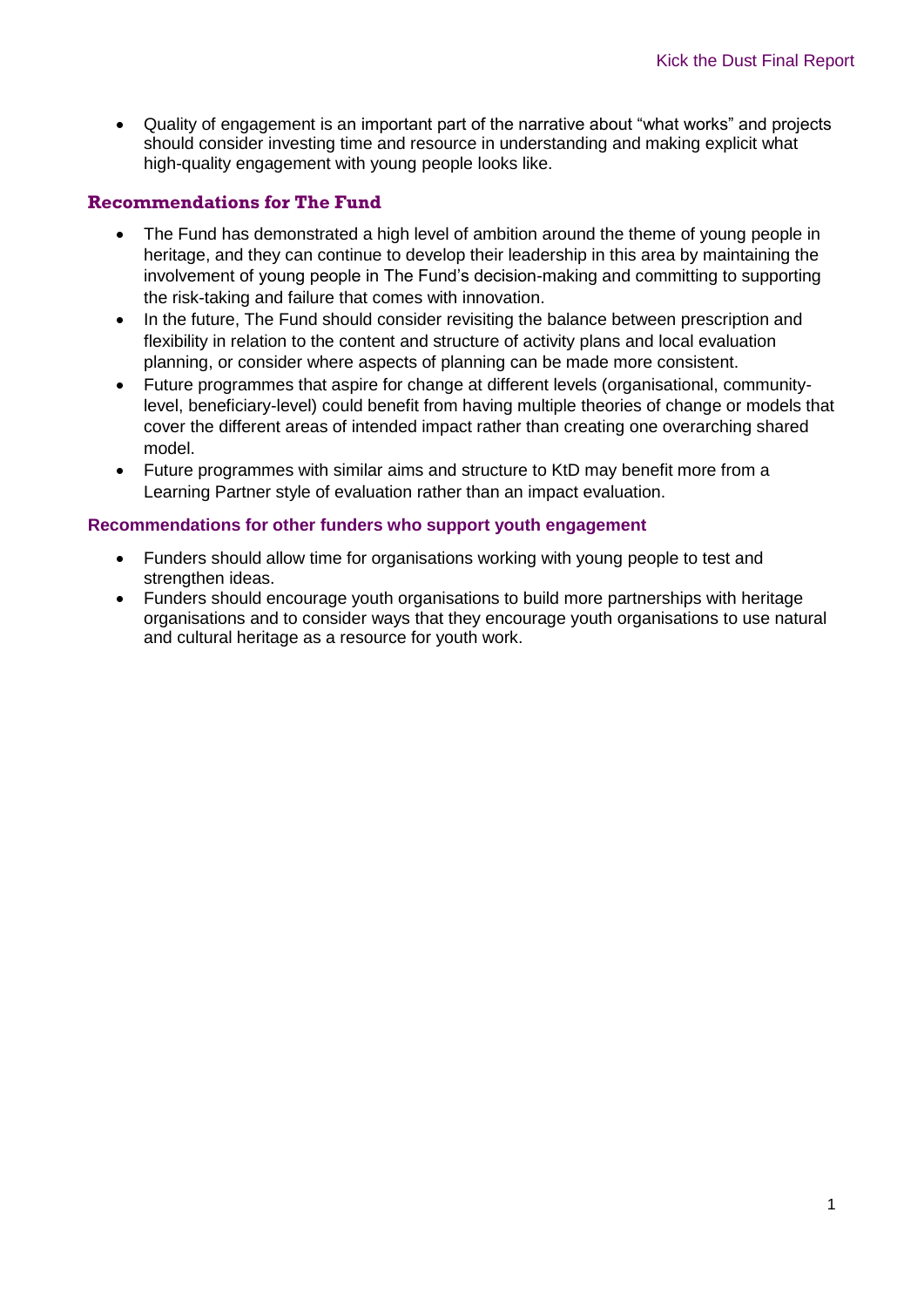# <span id="page-6-0"></span>**2. About Kick the Dust**

In 2016 The National Lottery Heritage Fund (The Fund) launched Kick the Dust (KtD), a £10million pilot grants programme that aims to make heritage relevant to the lives of young people, aged 11- 25, now and in to the future. Building on their needs and interests, the programme aims to see a greater number and diversity of young people benefit from high quality engagement with heritage. The programme is also about developing the skills and confidence of heritage sites and services to sustain their work with young people over the long-term.

Kick the Dust was named by young people with an aspiration to 'stir up heritage'. Decision-making in the programme and advocacy about young people and heritage has been informed by 15 young Heritage Ambassadors recruited by The Fund, the #DustKickers.

The Kick the Dust programme is intended to:

-

- make heritage relevant to more young people from a greater diversity of backgrounds, building on their needs and interests;
- increase the ambition, scale and quality of youth engagement with heritage;
- develop sustainable, on-going work with young people within heritage organisations;
- show the value of youth engagement with heritage

Grants of £500,000 to £1m were awarded to twelve projects, led by a consortium of heritage and youth partners. In July 2017, the twelve successful projects were announced. These projects will be funded between 2017 and 2023.

The Kick the Dust programme application process had two phases. The first-round application included a delivery-grant request and a development-grant request. Applications that were successful in this first-round entered the development phase, a 6-month period whereby applicants developed a more detailed second-round application using the development grant. The development phase involved consultation with young people, co-production, research, and testing ideas that would inform each project's activity plan<sup>1</sup>. At the end of the development phase projects submitted a second-round application before entering the first year of delivery. Uniquely for KtD, projects are expected to develop their Activity plans for a single year rather than for the whole programme.

<sup>1</sup> An Activity plan is a document that sets out everything a project wants to do that is not capital work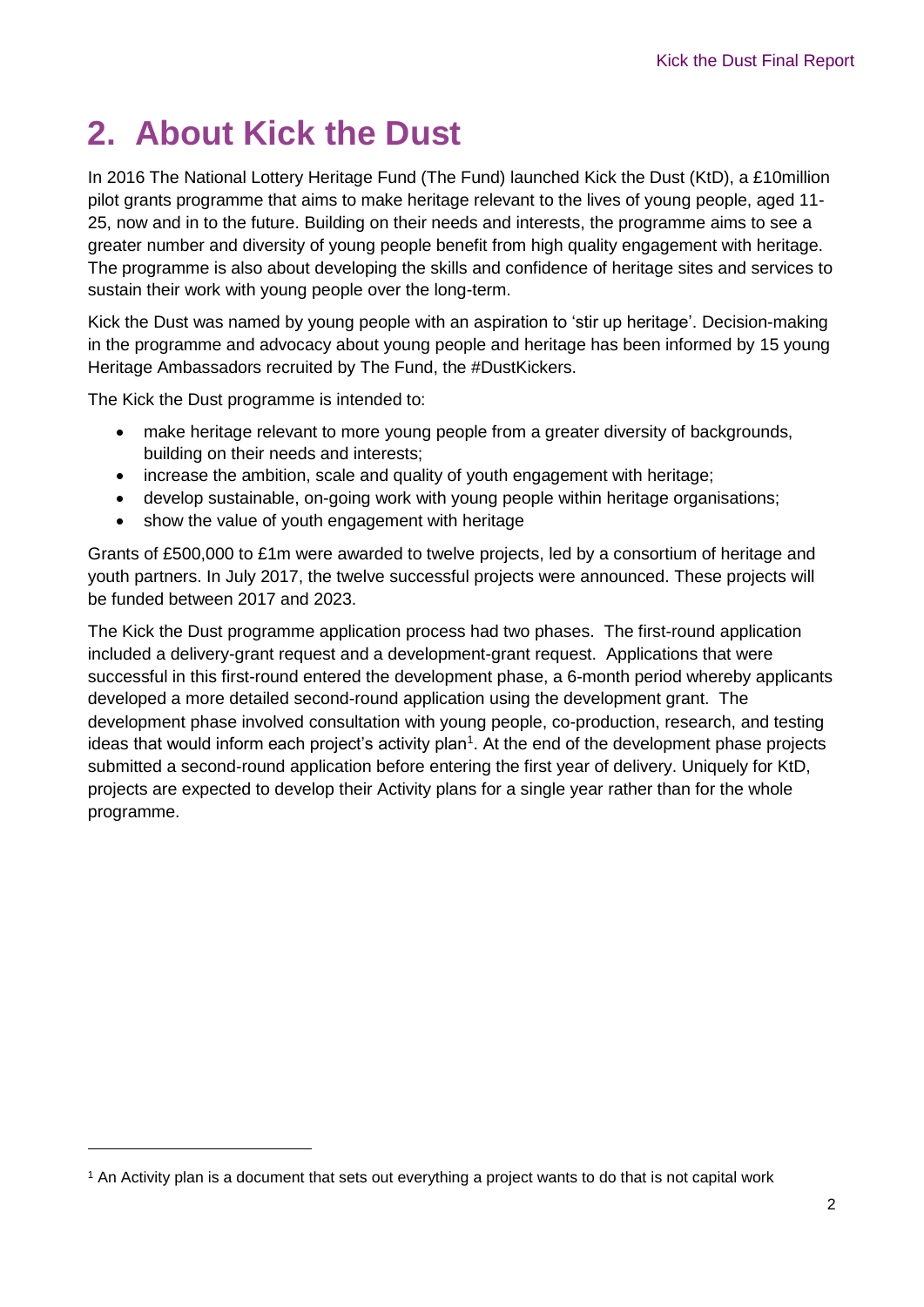### **Table 1: Summary of projects**

| <b>Project title</b>                             | <b>Grant awarded</b> | <b>Organisation</b>                               | <b>Location of project</b><br><b>activities</b>                        |
|--------------------------------------------------|----------------------|---------------------------------------------------|------------------------------------------------------------------------|
| <b>Norfolk</b><br><b>Journeys</b>                | £776,500             | Norfolk Museums and<br><b>Archaeology Service</b> | <b>Norfolk</b>                                                         |
| <b>Y Heritage</b>                                | £707,500             | The Y, Leicester                                  | Leicestershire                                                         |
| <b>Keeping it Wild</b>                           | £886,600             | London Wildlife Trust                             | <b>Greater London</b>                                                  |
| <b>Future Proof</b><br><b>Parks</b>              | £919,200             | Groundwork                                        | England-wide                                                           |
| <b>Our Shared</b><br><b>Cultural</b><br>Heritage | £868,600             | <b>The British Council</b>                        | Manchester, Glasgow,<br>International (India,<br>Bangladesh, Pakistan) |
| <b>Shout Out Loud</b>                            | £994,500             | <b>English Heritage</b>                           | England-wide                                                           |
| Reimagine,<br>Remake,<br><b>Replay</b>           | £949,600             | The Nerve Centre                                  | <b>Belfast</b>                                                         |
| <b>Hope Streets</b>                              | £998,800             | <b>Curious Minds</b>                              | North West England                                                     |
| <b>Scotland 365</b>                              | £776,000             | <b>National Museums Scotland</b>                  | Scotland                                                               |
| <b>Don't Settle</b>                              | £696,700             | Beatfreeks Arts Ltd.                              | Birmingham                                                             |
| <b>Ignite Yorkshire</b>                          | £962,300             | <b>IVE</b>                                        | Yorkshire                                                              |
| <b>Hands on</b><br><b>Heritage</b>               | £874,500             | <b>National Museum Wales</b>                      | Wales                                                                  |

#### **Project activities**

Kick the Dust projects are engaging young people in a range of heritage activities ranging from connecting groups of young people with local artists and creative producers to re-write stories about Yorkshire's traditional waterways, to an eight-week programme of outdoor practical conservation work, habitat management, and visitor engagement of local green spaces. Projects will also provide training and development opportunities for young people, including volunteering, paid traineeships, apprenticeships and mentoring; and test various approaches to youth governance.

To sustain the programme's aims over the long-term, projects will be expected to build and maintain cross-sector partnerships, provide development opportunities for heritage staff, use learning to communicate about approaches that work and advocate for the value of youth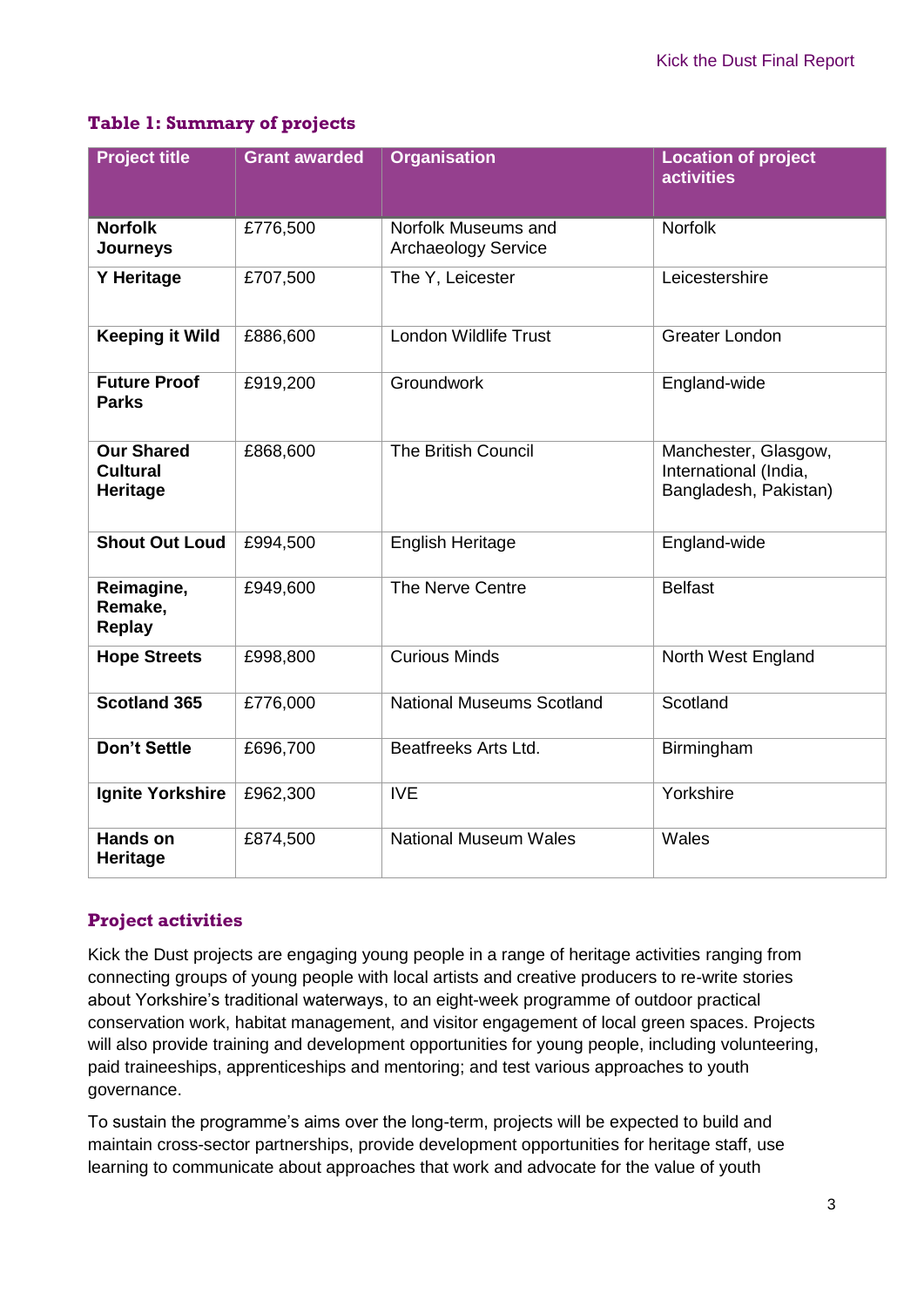engagement in heritage. The Fund defines heritage as anything from the past that people value and want to pass on to future generations. This could range from people's memories and experiences, historic buildings, monuments and museum collections to parks and nature (habitats, species and geology). The figure below shows the five typologies of heritage engagement for the programme. The typologies are:

- Reinterpreting industrial heritage
- Reinterpreting historic sites and collections
- Conservation of natural heritage
- Telling untold stories of people and places
- Curating shared cultural traditions and heritage

### **Figure 1: Typology of heritage engagement**



While there will be some variation within projects, these typologies present the main forms of engagement.

# <span id="page-8-0"></span>**2.1 About this report**

The programme evaluation was commissioned in October 2017. It was originally intended that this report would include findings from the first year of programme activities, however, project delivery started much later than expected due to delays in the submission of second-round applications. All 12 second-round applications were expected to be submitted by the end of March 2018, however the last applications were not submitted until June. This meant that project start times were staggered rather than all projects starting at the same time. Furthermore, recruitment of key project staff did not commence until late summer or autumn and by the end of 2018 two projects were still in recruitment. Because of these delays, there has been no data collection relating to activities delivered by projects. The tools for this have been agreed with projects and are currently in use. The first round of data collection relating to project activities will take place in September 2019.

This report provides a summary of the programme evaluation design, and an overview of how the programme is progressing towards its aims and outcomes. The report draws on data collected from a survey with Project Managers on the implementation of the development phase, and information from project activity plans and evaluation briefs. It concludes with recommendations for improvement in the future.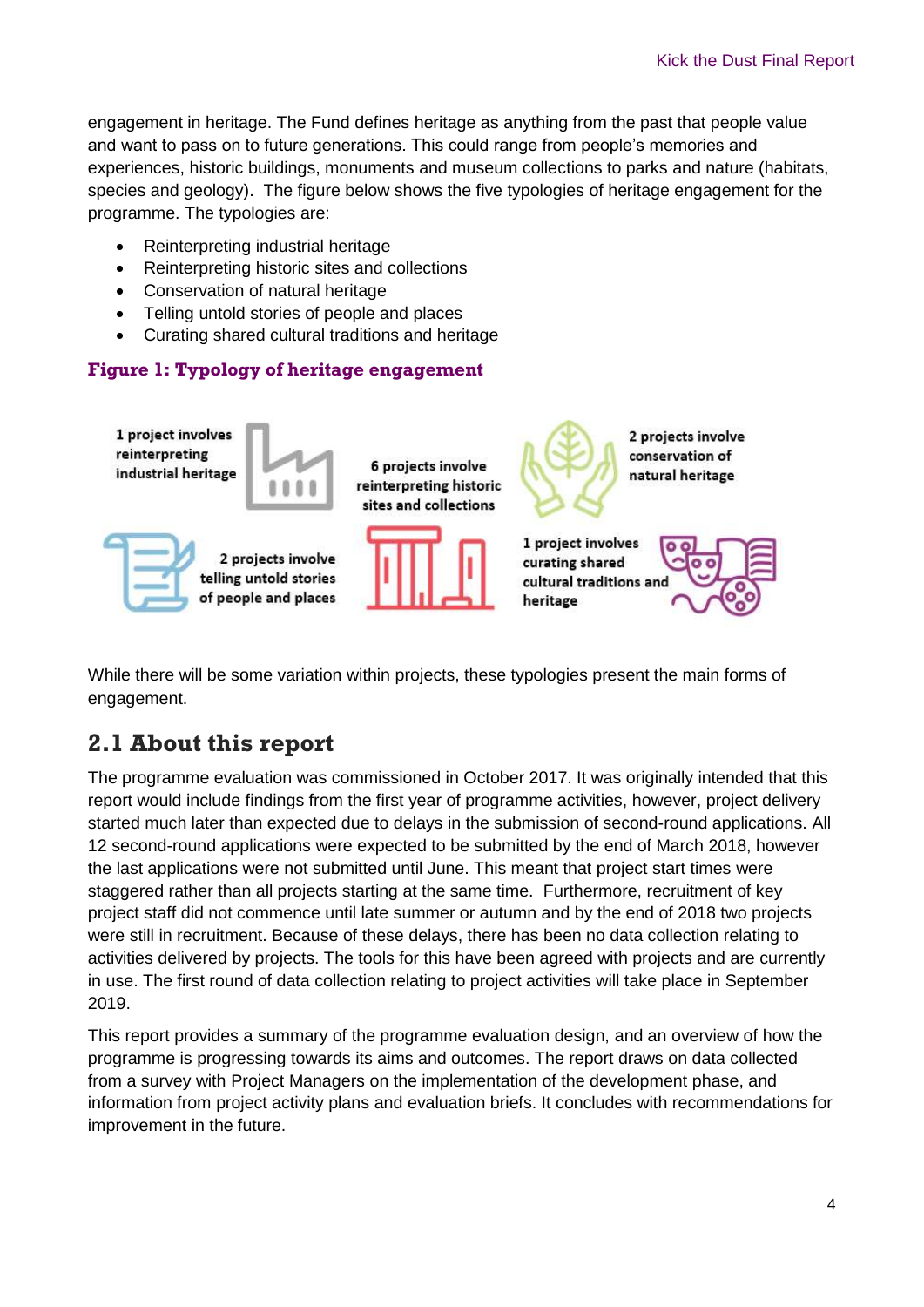# <span id="page-9-0"></span>**3. Background to Kick the Dust**

Young people have been a priority for The Fund for a long time. The Fund launched its Young Roots funding programme in 2002 which has supported a range of projects that engaged young people aged 11-25 with heritage in the UK, with grants between £10,000 to £50,000. However, Kick the Dust is the first programme to fund youth projects at this scale in terms of grant available per project, project duration and breadth of activity. The programme was developed in response to research that showed that despite investing in young people, they were still under-represented as audiences, users, and volunteers at heritage sites and services. The research also found that young people valued heritage less than adults, are less satisfied with what is on offer, and are less likely to participate.<sup>2</sup>

Kick the Dust is a strategic programme for The Fund and its ambition is to demonstrate the role of heritage in meeting young people's needs, as well as helping to raise the ambitions of heritage organisations and improving practice. The focus for KtD therefore is just as much on the impact for the young people who engage with the programme as much as for heritage organisations and how they work with young people (and the youth sector) in the future. The emphasis of the programme is about challenge and learning for the heritage sector; to bring about long-term change to the culture and practice of heritage organisations.

The programme was informed by research that considered the new landscape for the youth sector in relation to The Fund's funding, the needs of the heritage sector to develop more opportunities for young people, and how to involve young people in decision-making.<sup>3</sup> This research found that heritage organisations required more time and resource to test, develop and embed high quality practice. This would require longer and larger grants of up to five years to change how heritage organisations engage with young people. It was acknowledged that heritage staff needed to build their expertise and confidence in working with young people. The Fund also wanted to work in partnership with the youth sector to draw in their expertise. Finally, the research found significant need for greater support with evaluation and a more rigorous approach to how evidence is collected and used to inform practice.

The programme therefore is an opportunity to test whether given the time to be more strategic with their funding and to better evaluate their work with young people:

- heritage organisations could test and embed good practice
- heritage organisations could change the way they engage with young people
- heritage organisations could develop their expertise and confidence in working with young people

Based on this research and learning, Kick the Dust was launched in 2017 with three important underlying principles.

1. The programme will be youth focused, with young people at the heart of it and with young people and adults working collaboratively. The programme will embed youth engagement in heritage for the long-term.

<sup>3</sup> Young People and Heritage Sector Icarus Report:

-

https://www.heritagefund.org.uk/sites/default/files/media/research/young\_people\_and\_heritage\_sector\_icaru s-report-accessible-2.pdf

<sup>2</sup> BritainThinks, 20 Years in 12 Places: http://britainthinks.com/pdfs/Heratige-Lottery-Fund-20-years-in-12 places.pdf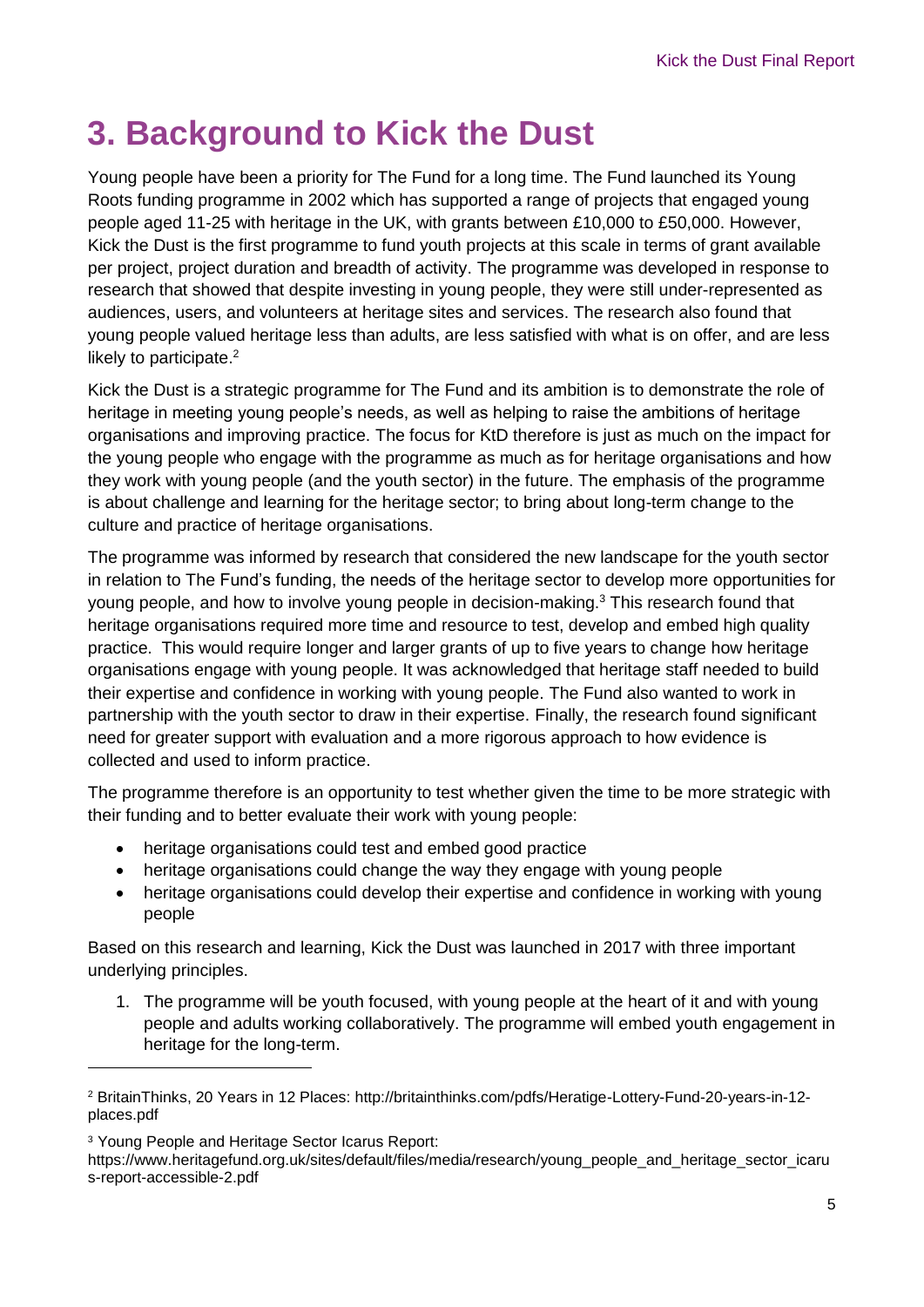- 2. Staff will develop the skills and confidence to sustain youth engagement in heritage and organisations will be committed to involving young people in the running of the organisations.
- 3. The programme will be committed to evaluation and evidence. There will be high quality evaluation on individual projects, but also look at the impact of the programme as a whole.

# <span id="page-10-0"></span>**4. Programme evaluation**

This programme evaluation has the ambition to contribute to the body of knowledge, policy and practice related to youth engagement with heritage. The overarching aims of the evaluation are to:

- assess the impact of the programme;
- improve project evaluation and encourage reflective practice, including giving young people a voice in evaluation; and
- contribute to a national debate about the value of youth engagement with heritage.

The impact evaluation is guided by a programme Theory of Change and evaluation framework that has identified the primary outcomes of the programme. The evaluation framework also includes a shared evidence base across the 12 projects, highlighting where projects will contribute to the programme-level impact study.

There is also a focus on programme learning to support projects to conduct on-going evaluation and use the findings as part of continuous reflective practice. Throughout the programme the cohort will be brought together as a Community of Practice to share their insights from delivery, explore common challenges, co-create ideas of how to improve practice based on evidence, and share tools and resources. The projects have been engaged in two Community of Practice events in the first 18 months of the programme, the first in December 2017 and the second in November 2018. These events have focused on developing the programme Theory of Change, developing the evaluation methods, and discussing approaches to reflective practices.

The full programme evaluation framework is included in **Appendix 1**.

# <span id="page-10-1"></span>**4.1 Theory of Change**

A Theory of Change was developed for the programme, providing the rationale which underpins the evaluation, and presents an overarching model for how KtD funding will achieve its overarching aims. The Theory of Change has identified a set of outcomes that are shared across the 12 projects; it builds on The Fund's outcomes for people, heritage and communities and makes the project outcomes more relevant to the aims and ambitions of the programme.

The Theory of Change was developed by a process that included:

- Reviewing project application forms and activity plans
- Initial interviews with all 12 projects
- Consultations with Kick the Dust projects at the first Community of Practice event and with the Heritage Fund

The Theory of Change outlines the changes that are expected to happen for young people (i.e. what difference it makes to the participants) as well as heritage organisations, within the timeframe of the programme.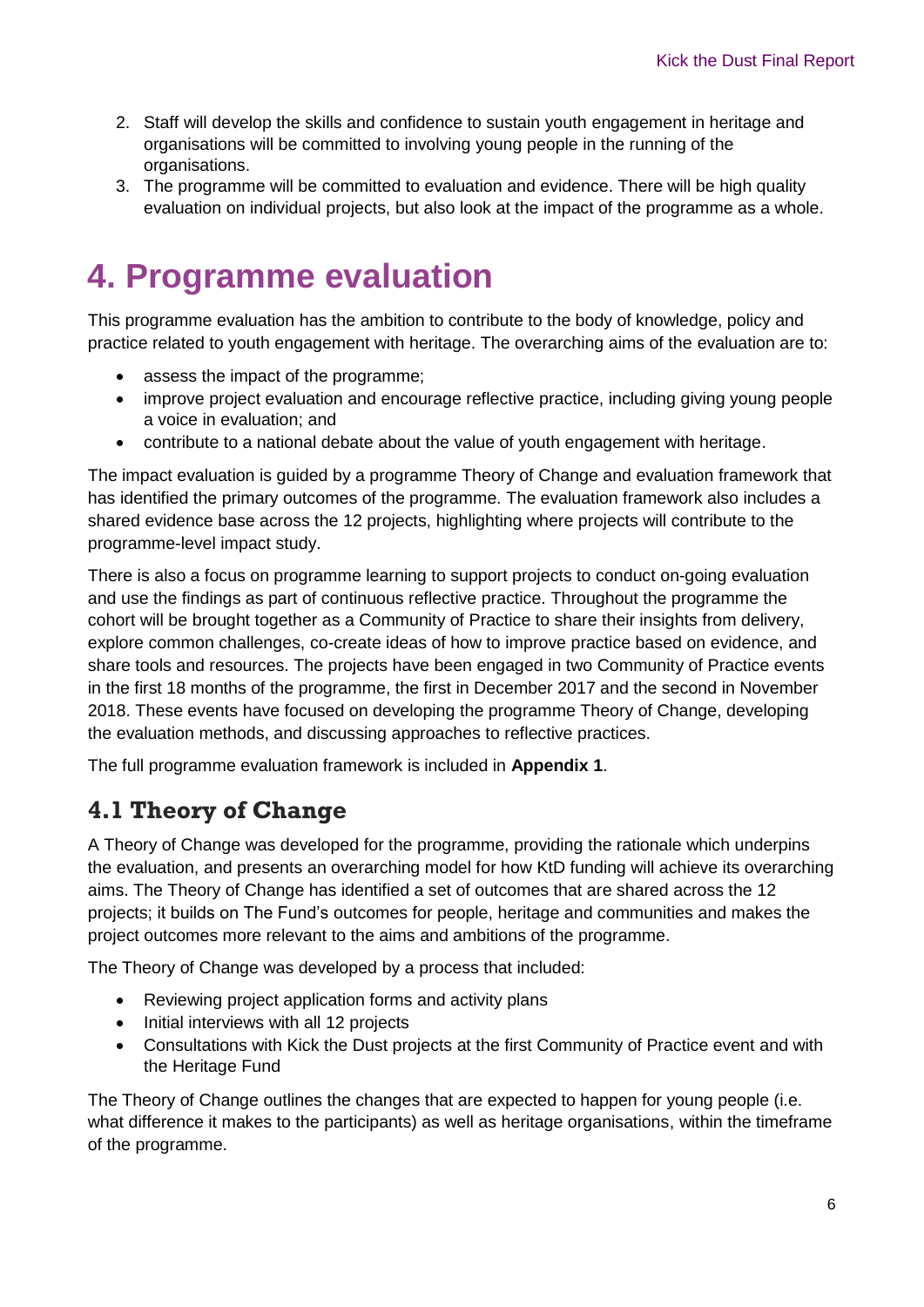The Theory of Change is divided into three key elements: programme activities, mechanisms of change, and programme outcomes (immediate, medium, and long-term).

The complete Theory of Change is included in **Appendix 2.**

### **4.1.1 Programme activities**

Project activities are divided into delivery activities (e.g. those that focus on direct engagement with young people), and strategic activities (e.g. those that focus on quality improvement and organisational change). This division reflects the equal contribution of both types of activity to the programme's long-term impact. The process for data collection on activities has been agreed with projects and is outlined in the programme's common measurement framework (explained in more detail below).

#### **4.1.2 Programme outcomes**

The programme evaluation emphasises outcomes for heritage, people, and communities under four levels of outcomes:

- Mechanisms of change measures relating to people's experience of engagement in the programme
- Immediate outcomes changes that result directly from programme activities
- Medium-term outcomes changes that indicate wider sector change
- Long-term outcome overarching aims of the programme

The long-term outcomes are the overarching programme aims and fall outside the scope of the programme evaluation. However, the achievement of the other three levels of outcomes will give an indication of how well these aims have been reached.

#### **4.1.3 Mechanisms of Change**

Given the programme's emphasis on quality, the Theory of Change includes several measures that represent the 'key ingredients' of high-quality engagement in heritage. These are referred to in the evaluation framework as 'mechanisms of change'.

'Mechanisms of Change' is an approach to measuring people's experiences of engaging with services that are delivered in diverse and sometimes diffuse settings. It is an approach to evaluation that is increasingly common in youth work as it helps youth organisations understand what it is that young people feel and experience during their engagement that leads to positive outcomes. These experiences can be regarded as the key ingredients that make an engagement with a young person high quality.

This evaluation acknowledges that there are three groups of people that are at the heart of Kick the Dust, whose experiences of the programme are critical to its success: young people, heritage staff, and consortium members. Mechanisms of change, therefore, will measure the experiences that are cultivated by engagement in Kick the Dust.

The mechanisms of change for the programme are summarised in the table below.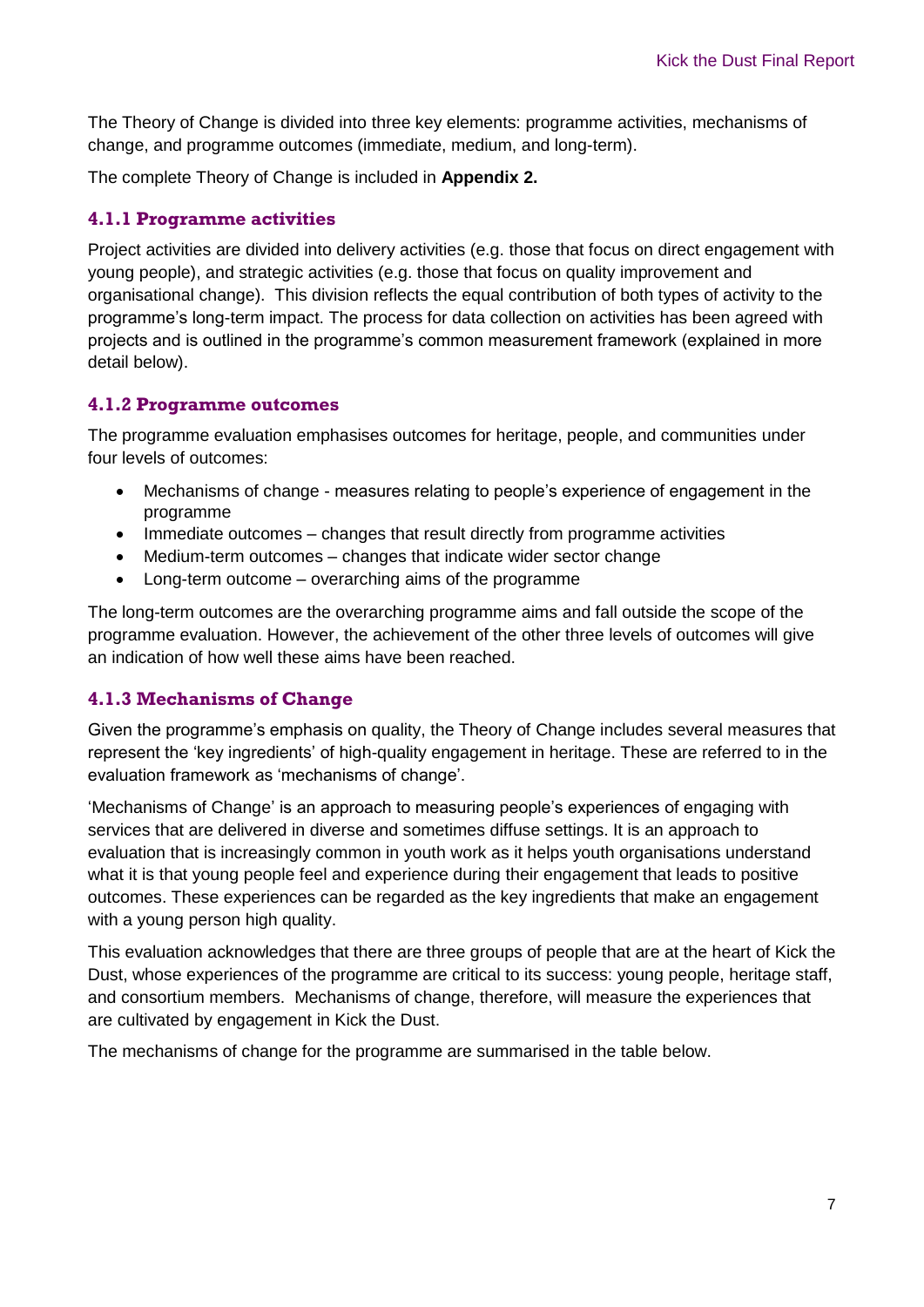#### **Table 2: Kick the Dust mechanisms of change**

| Participant        | Mechanism of change                                                                                                                                                                                                                                                                               |  |
|--------------------|---------------------------------------------------------------------------------------------------------------------------------------------------------------------------------------------------------------------------------------------------------------------------------------------------|--|
| Young people       | Young people from all backgrounds feel:<br>Safe<br>Welcomed and included<br>Respected by heritage staff<br>Positively challenged<br>A sense of excitement<br>A sense of purpose and achievement                                                                                                   |  |
| Young people       | Young people are empowered to make change by feeling:<br>That their opinions and perspectives are valued<br>Represented and influential                                                                                                                                                           |  |
| Heritage staff     | Heritage staff feel:<br>That young people make a positive contribution<br>Supported and challenged by youth work and other partners<br>Empowered and that they have the right skills to engage<br>young people<br>That senior management subscribe to the importance of<br>work with young people |  |
| Consortium members | Cross-sector partnerships (heritage and youth) are extended and<br>expanded through:<br>A shared vision<br>Good relationships<br>Willingness to learn from each other's expertise                                                                                                                 |  |

#### **4.1.4 Immediate and medium-term outcomes**

The immediate outcomes of the programme are grouped into outcomes for heritage, people, and communities; to align with The Fund's outcome framework. These outcomes represent the changes or benefits that result from programme activities

The programme's aspirations for sector-wide change are outlined in the medium-term outcomes in the Theory of Change. It is expected that learning from reflective practice and evaluation over the lifespan of the programme will influence changes in policy and practice within heritage organisations, leading to increased sustainability of the sector. The medium-term outcomes emphasise sustainment of high quality youth engagement in heritage; young people playing a positive role in managing and maintaining heritage, more and stronger cross-sector relationships, improved capacity and capability to evidence the value of work with young people, a more diverse and inclusive heritage sector, and increased relevance of heritage to young people from a range of backgrounds.

## <span id="page-12-0"></span>**4.2 Evaluation methodology**

The evaluation methodology is informed by the programme evaluation framework and the common measurement framework. The programme evaluation framework set outs the overarching research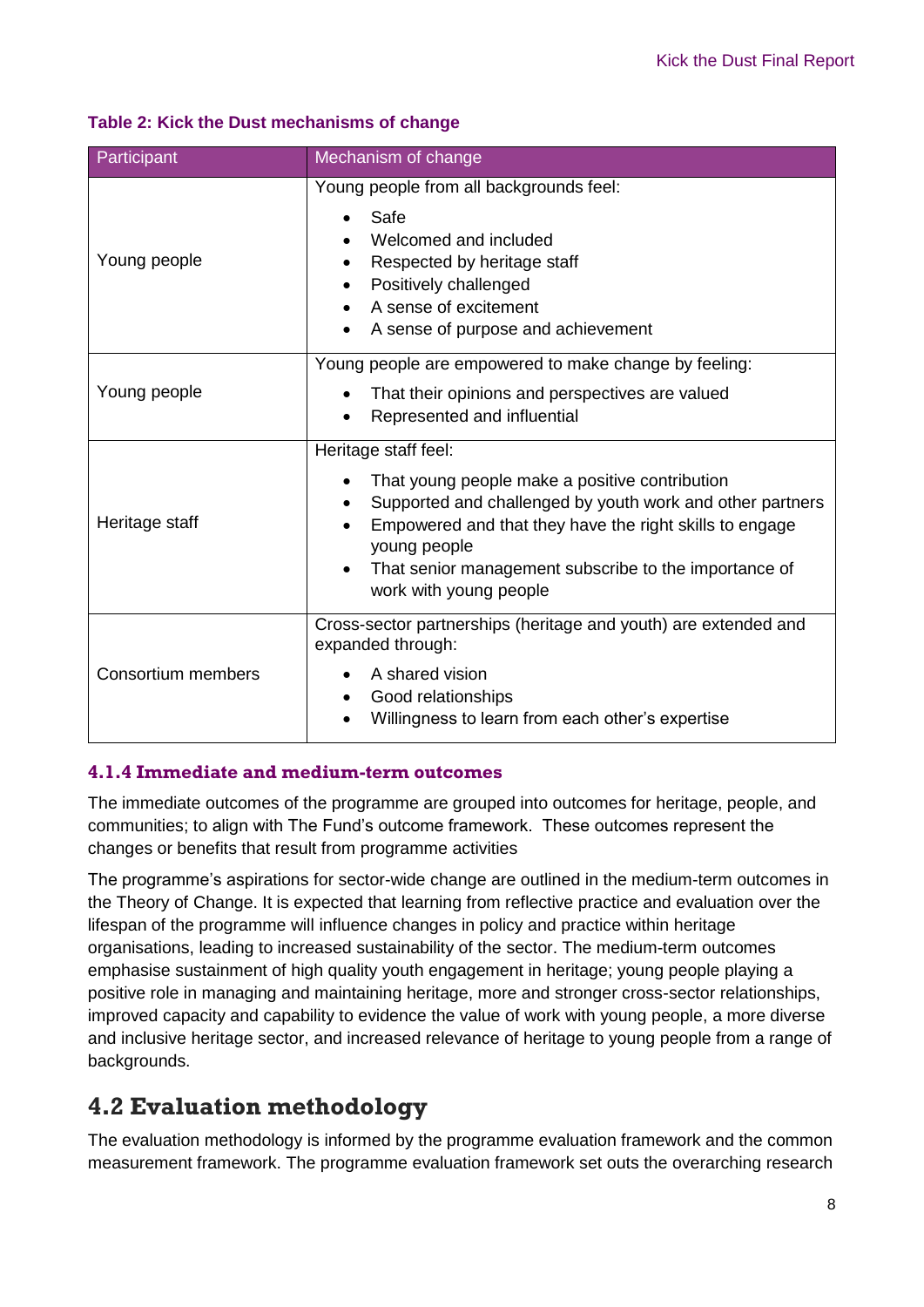questions and guides the overall process. It includes the indicators that are linked to each outcome on the Theory of Change, the data sources available, and the tools required for data collection.

The common measurement framework sets out the expectations for all 12 KtD projects on data collection, to contribute to the programme's evidence base. The common measurement framework also includes a set of standardised questions for measuring outcomes.

The methodology for the programme evaluation has been informed by the need for a balance between a flexible approach to accommodate the differing needs and delivery approaches of each of the projects, and a clear focus on outcomes and robustness of evidence. The evaluation methods for the programme include:

- Surveys with heritage and project staff
- In-depth case studies with four KtD projects
- Common data points collected by projects as outlined in the common measurement framework, using tools developed by Renaisi and the Centre for Youth Impact
- On-going learning and reflection on practice

Projects will also collect their own specific data, in consultation with their project evaluators (if they have one). The programme evaluation will collate the project-level evaluations and synthesise to draw out common themes and lesson learned from across the programme.

The evaluation is mixed method and involves some quantitative data collection to help assess what difference the programme has made to young people and heritage organisations. The evaluation will collect programme outputs and activities using a bespoke data collection tool developed by Renaisi which will be collected from projects on an annual basis. The first round of data collection is scheduled for September 2019.

Qualitative data will enable in-depth exploration of the approaches projects are taking, how they are using evidence and reflective practice for programme learning and development, and tracking institutional change. Qualitative data will also be collected as part of on-going learning and reflection on practice during programme learning activities, to draw together evidence on embedding practice.

#### **4.2.1 Surveys with heritage and project staff**

The programme evaluation will also involve undertaking two longitudinal surveys with heritage staff and KtD project staff.

The heritage staff survey will capture data on the extent to which the project has contributed to sustainable on-going work with young people, including development of skills and confidence of staff, perceptions about the benefits for heritage, and wider cultural changes.

A survey will also be conducted with project staff, which is defined as the main people responsible for the work during the project, including key partners and any young people employed as part of the project. The project staff survey will capture reflections from the project team on working in partnership, changes and improvements in youth engagement practice, evaluation practice, and observed engagement of young people.

Both surveys will be disseminated in three stages – a baseline survey at the beginning of programme year two, an interim survey at the programme mid-point and at the end of the programme.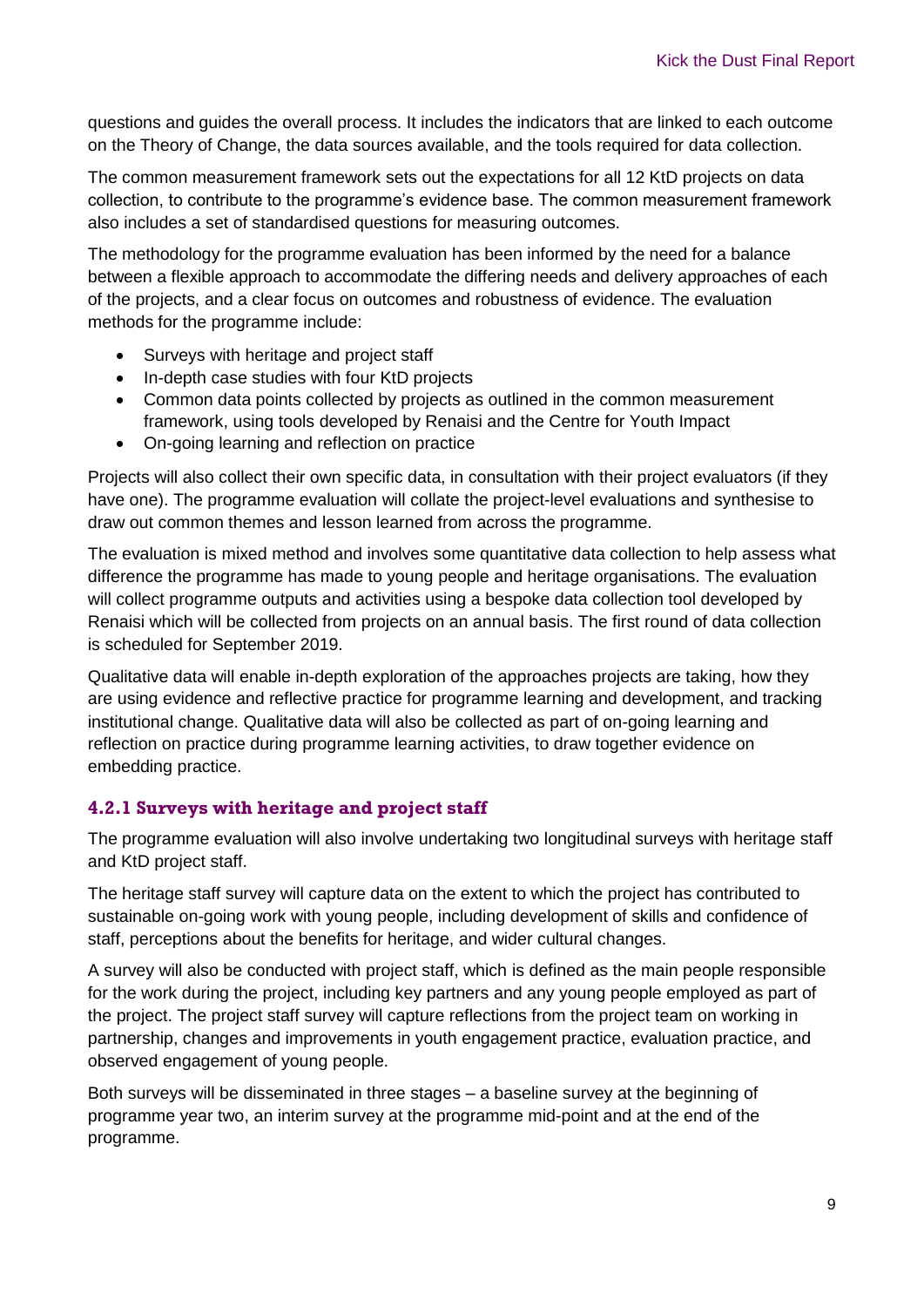### **4.2.2 Case studies**

The programme evaluation methodology includes case studies with four Kick the Dust projects. The case studies provide an opportunity to explore the impact of the programme in greater depth and gain insight into the change taking place across heritage organisations. They will be qualitative in focus to understand delivery processes, development of heritage staff, and will track progress longitudinally across the programme evaluation.

The four case study projects were selected based on a range of criteria including context, type of heritage, and ambitions relating to organisational change. The four projects chosen were:

- Hope Streets, Curious Minds
- Hands on Heritage, National Museums Wales
- Keeping it Wild, London Wildlife Trust
- Shout out loud, English Heritage

The research questions guiding the qualitative fieldwork will be based on the programme outcomes as outlined in the Theory of Change. Case study methodology will involve observation of project activities and qualitative data collection with the following audiences:

- **Young people involved in governance** or other leadership roles, to understand how youth voice is being embedded, and young people's level of influence.
- **Participants engaged in project activities**, to understand young people's experiences and perceptions of heritage.
- **Heritage staff and volunteers**, to understand the culture of youth engagement in organisations, staff skills, confidence and development, and strengths and challenges of delivery.
- **Consortium partners**, to understand how partnerships are built and maintained, roles and responsibilities of members, and ways of working.
- **Project staff** to understand project set up and delivery including processes, outcomes, partnerships, sustainability, challenges and influence.

At the time of writing this report some of the programme evaluation tools are still in development but will be completed in early 2019.

#### **4.2.3 Common measurement framework**

The Common Measurement Framework is a toolkit for KtD projects that outlines what each project will contribute to the programme evaluation through direct data collection on project outputs and outcomes. This data will be reported on an annual basis. This will include:

- **Project activities**: the framework includes a list of outputs that captures the range of activities taking place across the programme. Projects will report the number and type of activities delivered.
- **Participant engagement**: projects will report how many young people are engaged in their project and at what level they are engaged using the 'continuum of engagement' developed for the programme.
- **Training and development of participants and staff**: projects will report the number of young people and heritage staff/volunteers trained and mentored, qualifications achieved, participants in paid placements and apprenticeships, and young people in paid employment (full time and part time).
- **Project volunteers**: projects will report the number of volunteers recruited and whether their volunteering is skilled, semi-skilled, or unskilled.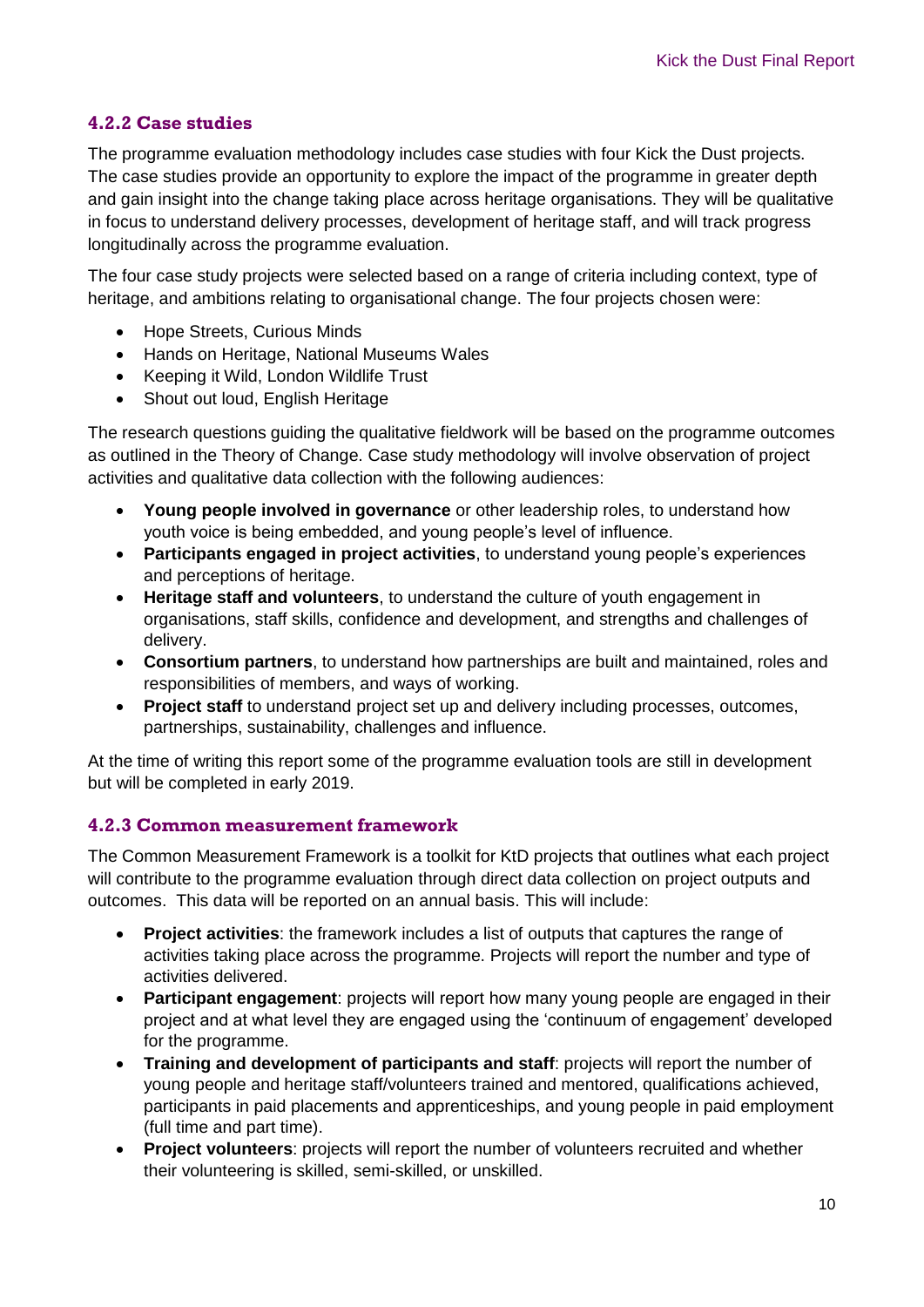- **Participant demographic data**: projects will report demographic data on all young people engaged throughout their project. Demographic data will include age, disability status, ethnicity, socio-economic status, sexual identity, and gender identity.
- **Quality of engagement** with young people (mechanisms of change).
- **Outcomes for heritage and young people:** these will be measured using a tool developed by Renaisi and CYI.

The complete Common Measurement Framework is included in **Appendix 3** and the survey tool to measure outcomes for heritage and young people is included in **Appendix 4.**

## <span id="page-15-0"></span>**4.3 Project-level evaluations**

One of the main aims of the programme evaluation is to improve project evaluation by building the capacity and skills to produce high quality evaluations. This aim serves two purposes: to ensure that heritage organisations can contribute to the evidence base about the value of youth engagement; and to use evidence to test and refine practice and inform yearly activity plans.

In the application phase, projects were encouraged by The Fund to set between 3% and 7% of their total budget to commission evaluation support. The programme evaluation provided bespoke 1:2:1 consultancy support according to projects' needs and also by bringing them together as a cohort twice a year to develop, discuss, and reflect on evaluation.

A key question for this report is to what extent have the quality of project-level evaluations improved? Analysis of project evaluations has been limited by several factors that mean it has been difficult to answer this question. These factors include:

- 1. Most evaluation plans are **still incomplete**. At the time of this report only three projects had a completed evaluation plan. Furthermore, almost all projects have commissioned their evaluation to independent consultants. While this has been encouraged by the programme, it has taken a long time for information on evaluations to emerge.
- 2. Despite the lack of completed application plans, the second-round application documents provided some information on initial plans. However, there was **not much consistency in the** structure and content of these documents, making it **difficult to synthesise** the information into a coherent summary of how plans were developing.
- 3. At the start of the programme, **projects varied in terms of their levels of skills and expertise** in relation to evaluation. Some projects felt that they had a lot of expertise in evaluation and tended to be more developed in their thinking at the beginning of the development phase, while others were less confident and more unsure about what they needed to do. As a result, it has been **difficult to define high quality evaluation** when projects were at such different starting points.
- 4. Projects are being asked to undertake **two different types of evaluation at the same time**. The programme aspires for projects to use evidence for developmental learning that will support project design and activities while at the same time asking them to produce robust evidence of impact. Trying to achieve both in one project might overstretch evaluation capacity and create some tension between the two needs. Projects might have to make significant or frequent changes to programme design, making it **more difficult to generate meaningful insights** into impact.
- 5. Capacity building support was limited by a number of **missed opportunities to influence quality and consistency** of evaluations. On reflection, the first Community of Practice event did not do enough to establish some clear parameters for projects in terms of **how**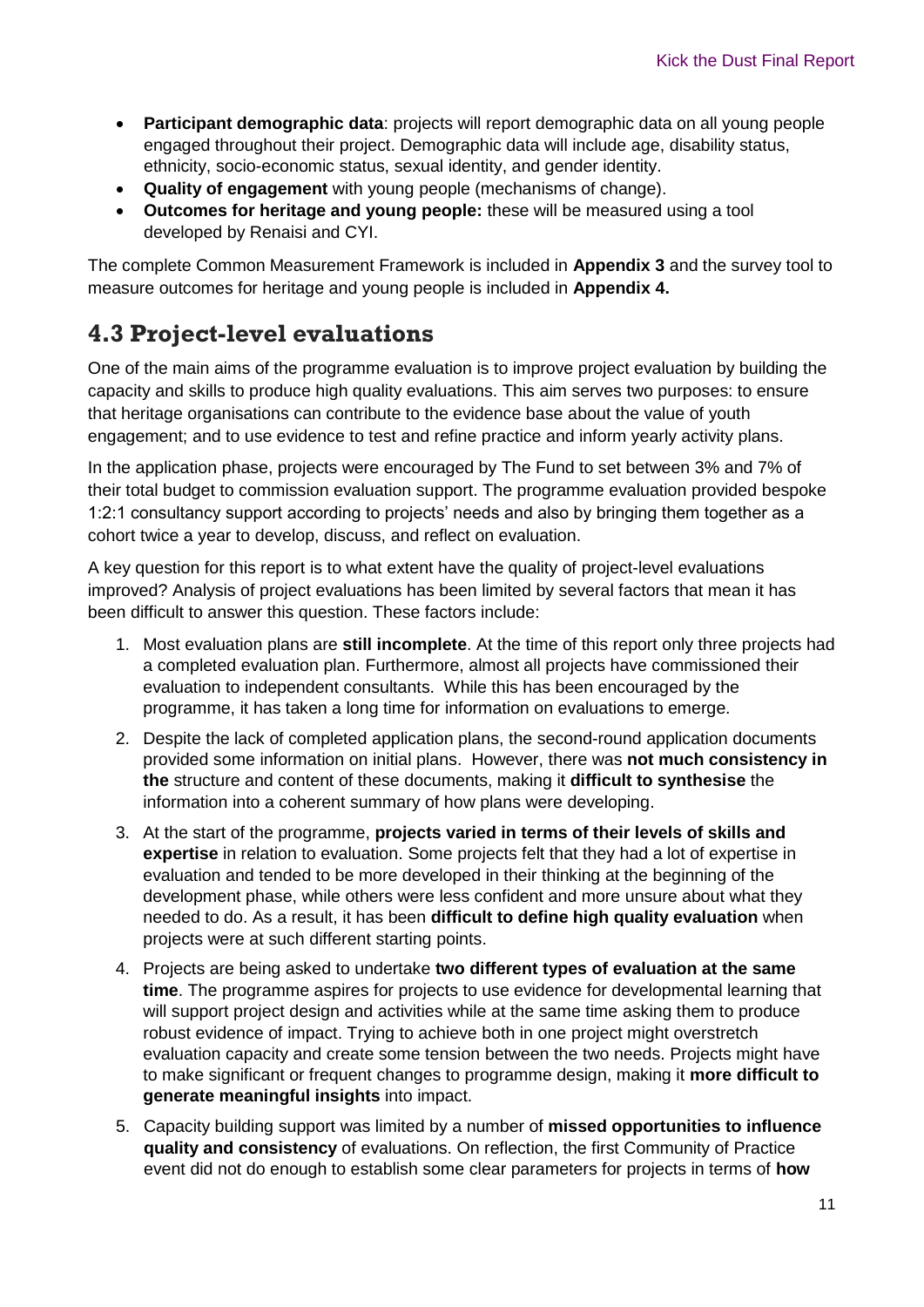**the Theory of Change was intended to influence their activity plans**. A second Community of Practice event was supposed to take place a few months later, which would have focused on shaping individual project evaluations in more detail. This second event did not take place as planned due to resource constraints at The Fund. As a result, it was not possible to provide support to develop common approaches to evaluation, drafting evaluation plans, and commissioning external evaluators.

Useful learning that has emerged so far is that there is some variation in motivations and aspirations for evaluation. Three variations have emerged so far which can be summarised as:

- Taking a more creative, participatory methods to "humanise data" and develop approaches that are more appropriate for use with young people.
- Using KtD as an opportunity to develop in-house evaluation skills and capabilities and achieving a consistent level of evaluation practice throughout the organisation.
- Strengthening evidence of impact by achieving a Level 3 standard of evidence.

There are several factors that appear to be driving these variations. This includes their existing levels of confidence and expertise in relation to evaluation, and other factors such as levels of confidence in engaging young people, and organisational motivations. To illustrate this, one KtD project is a youth-led arts organisation that is highly confident in engaging young people and has a lot of experience using a range of creative and digital methods to collect experience data. Their knowledge of evaluation methodology, however, is limited. They are striving to learn how their more creative methods can be used alongside evaluation to improve how evaluation is done with young people. Another KtD project is led by a large cultural institution that is more confident about their evaluation skills and already have an evaluation framework in place which is used by all their projects. They are striving to use this expertise to achieve a higher standard of evidence. For each of these underlying approaches, quality could look quite different, which makes it particularly difficult to make comparisons.

Despite the limitations described above, it has been possible to capture some early insights into how project evaluations are progressing. Most projects have demonstrated that they have taken steps to create a clearer framework for their evaluation by refining their outcomes and/or developing a logic model or Theory of Change. The two projects that did not have a Theory of Change or logic model stated that they intended to develop one with the support of an external evaluator. Three projects had also adopted the programme evaluation's approach to measuring quality by including mechanisms of change in their models. All three of the projects that have a completed evaluation plan have specified that they will collect some baseline data for their evaluation. Information available so far shows that a range of interesting approaches to evaluation are beginning to emerge. Table 3 below provides examples of project-level outcomes and methods of data collection that have been drawn from projects that had a completed evaluation plan at the time of this report.

#### **Table 3: Project outcomes and evaluation methods**

#### **Outcomes for heritage**

| <b>Project Outcomes</b>                                                                                                                                                                    | <b>Methods</b>                                                                                      |
|--------------------------------------------------------------------------------------------------------------------------------------------------------------------------------------------|-----------------------------------------------------------------------------------------------------|
| Parks and green spaces have additional<br>volunteering and fundraising capacity<br>Young people are supported to lead activities which<br>educate others about the value of historic parks | Visual materials of physical conditions<br>Observations and ethnographic visits<br>Audience records |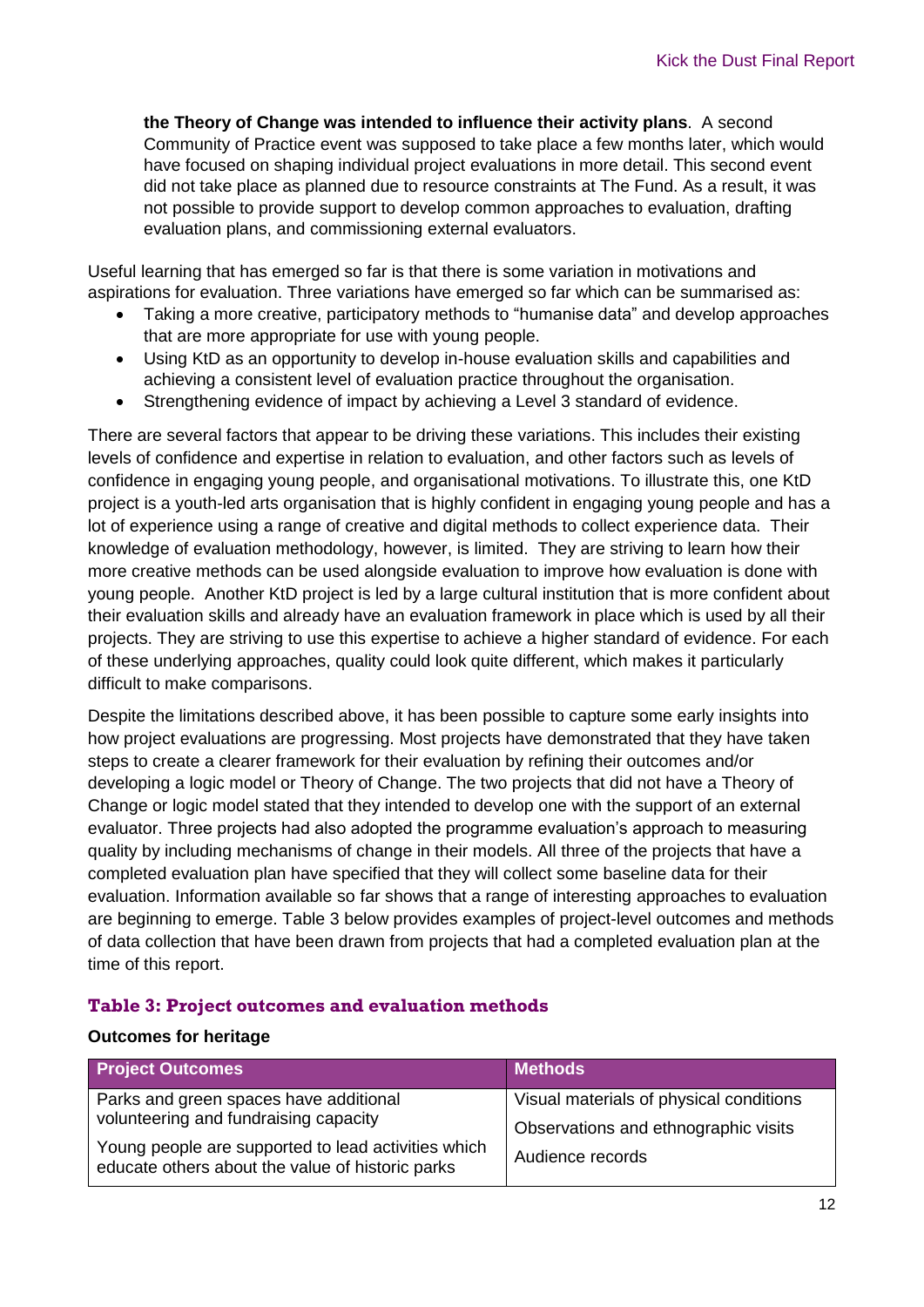| <b>Project Outcomes</b>                                           | <b>Methods</b>                       |
|-------------------------------------------------------------------|--------------------------------------|
| Increased cultural democracy                                      | Online surveys and website analytics |
| Heritage is less "didactic" and raises more questions             | Audit of museum spaces               |
| Young people's rights are at the centre of heritage<br>management |                                      |

### **Outcomes for people: attitudes and behaviours, knowledge and skills, fun and engaging experiences of heritage, etc**

| <b>Project Outcomes</b>                                                                   | <b>Methods</b>                                       |
|-------------------------------------------------------------------------------------------|------------------------------------------------------|
| Increasing fundraising skills                                                             | Participant and volunteer questionnaires             |
| Testing new delivery models                                                               | Mystery shopping                                     |
| Increased awareness/ability to discern quality                                            | <b>Walking tours</b>                                 |
| practice                                                                                  | Interviews                                           |
| Attitudes and behaviours of adults towards young<br>people changes                        | Participant case studies                             |
| Increased understanding of different cultures and<br>heritage among different generations | Participatory research such as vlogs and<br>journals |
| Development of co-production skills                                                       | Website comments and discussion<br>groups            |
| More young people apply for jobs in heritage                                              | Training surveys                                     |
|                                                                                           | Observation                                          |

## **Outcomes for communities, organisational resilience, and partnership working**

| <b>Project Outcomes</b>                                  | <b>Methods</b>                                                                   |  |
|----------------------------------------------------------|----------------------------------------------------------------------------------|--|
| Co-production embedded in organisational practice        | Participant surveys                                                              |  |
| Evidence of youth voice in organisational policies,      | Observations and ethnographic visits                                             |  |
| strategies, etc.                                         | Organisational data such as                                                      |  |
| Stronger local partnerships                              | Memorandums of Understanding,                                                    |  |
| Improved relationships museums and youth sector          | Diversity & Equality Strategies, quality<br>measures and accreditation, training |  |
| Improved relationships between museums and               | plans                                                                            |  |
| communities                                              | Interviews with stakeholders                                                     |  |
| Increased social cohesion                                | Observations of young people's                                                   |  |
| Positive role of young people in the community is        | involvement of institutional activities                                          |  |
| demonstrated                                             | Meeting minutes                                                                  |  |
| Youth workers become leaders in working with<br>heritage | Interviews                                                                       |  |
| Improved dialogue between communities                    | ACE quality metrics                                                              |  |
|                                                          | Partnership agreements                                                           |  |
|                                                          | Counterfactual                                                                   |  |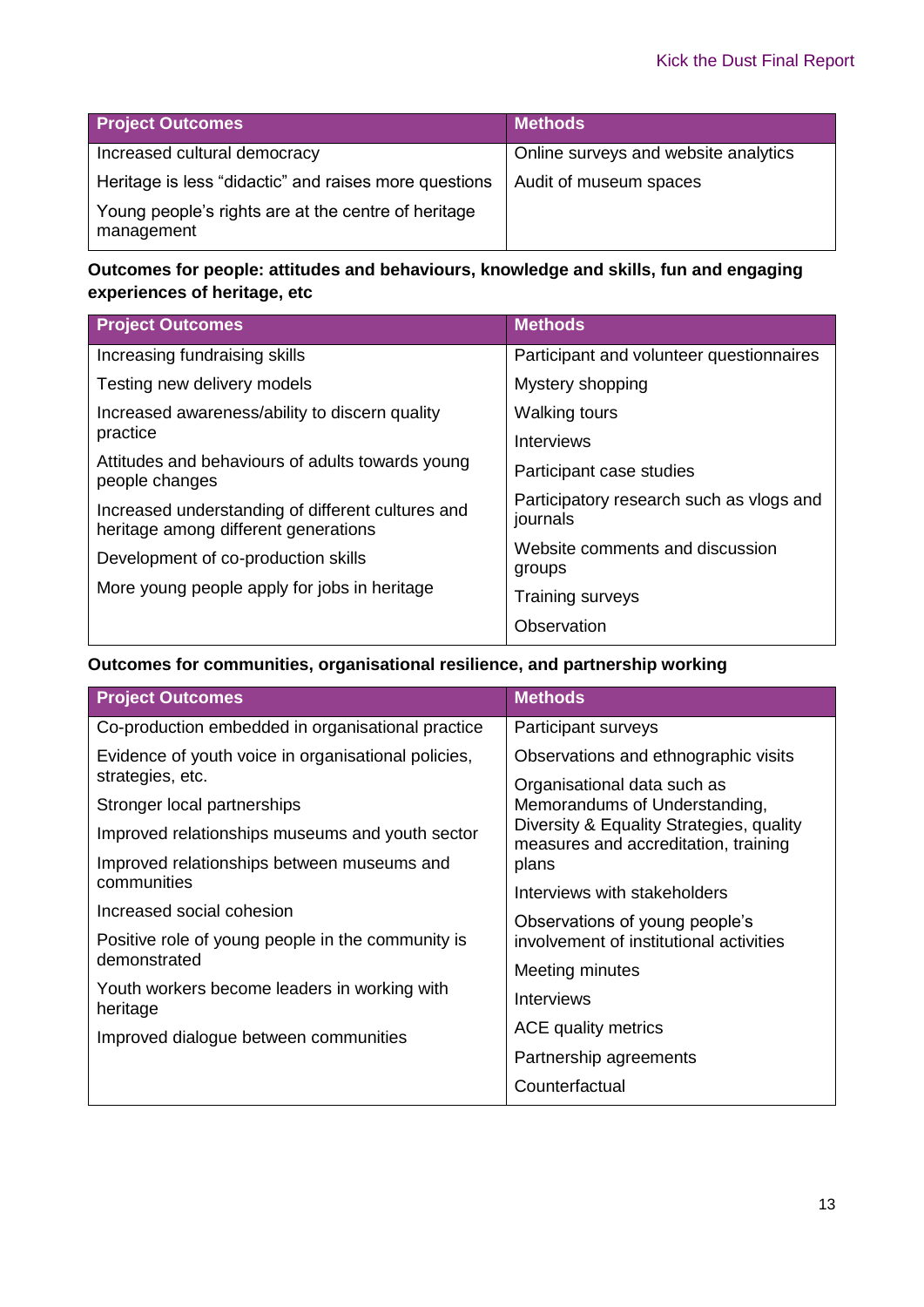# <span id="page-18-0"></span>**5. Kick the Dust development phase**

The six-month development phase was an opportunity for projects to develop a detailed programme of activities to engage young people in heritage. Projects were encouraged to use this time to:

- Identify how young people will be involved in planning and managing the project.
- Set up the project consortium.
- Develop a detailed timetable, costs and cash flow for the delivery phase.
- Consider in detail how the project will affect heritage organisations and how they will manage this change.
- Develop a plan for building confidence and experience of heritage organisations and maintain project outcomes after funding has ended.
- Develop an evaluation plan.
- Collect baseline data to measure the difference their project makes.

After the development phase was completed, a survey was undertaken with the 12 project leads to capture their experience, understanding how it benefited projects' planning, and any barriers they faced.

This section of the report provides an analysis of development phase outputs to understand how the programme is progressing towards its aims. Activity plans provide insight into how the programme is building on the needs and interests of young people, and how projects are working towards increasing the resilience of heritage organisations. This is then followed by findings from the survey with project leads on the overall value of the development phase.<sup>4</sup>

The section that follows provides a summary of the strengths and challenges of the programme so far and concludes with recommendations for improvement in future programmes.

## <span id="page-18-1"></span>**5.1 Outputs from the development phase**

#### **5.1.1 Building on young people's needs and interests**

The development phase of the Kick the Dust programme involved consultation with young people, co-production, research, and testing ideas that would inform each project's activity plan. Although establishing a standard baseline across the programme was not required during the development phase, each project conducted some baseline research and consultation to gather evidence relating to young people's awareness and knowledge of heritage, their current engagement in heritage, barriers preventing them from engaging, and their views on how to make heritage more accessible to young people. Research and consultation activities used a range of qualitative and quantitative methods including:

- Face to face, participatory consultations such as focus groups and workshops
- Questionnaires and online surveys with young people and heritage organisations
- Desk-based research and literature reviews

-

<sup>&</sup>lt;sup>4</sup> Out of the 12 projects, eight projects leads completed the survey. In some cases, the missing responses were because the person who was project lead at the time of the development phase had moved on from the project. While the findings summarised below give useful insight into people's experiences of the development phase, they do not represent everyone's views.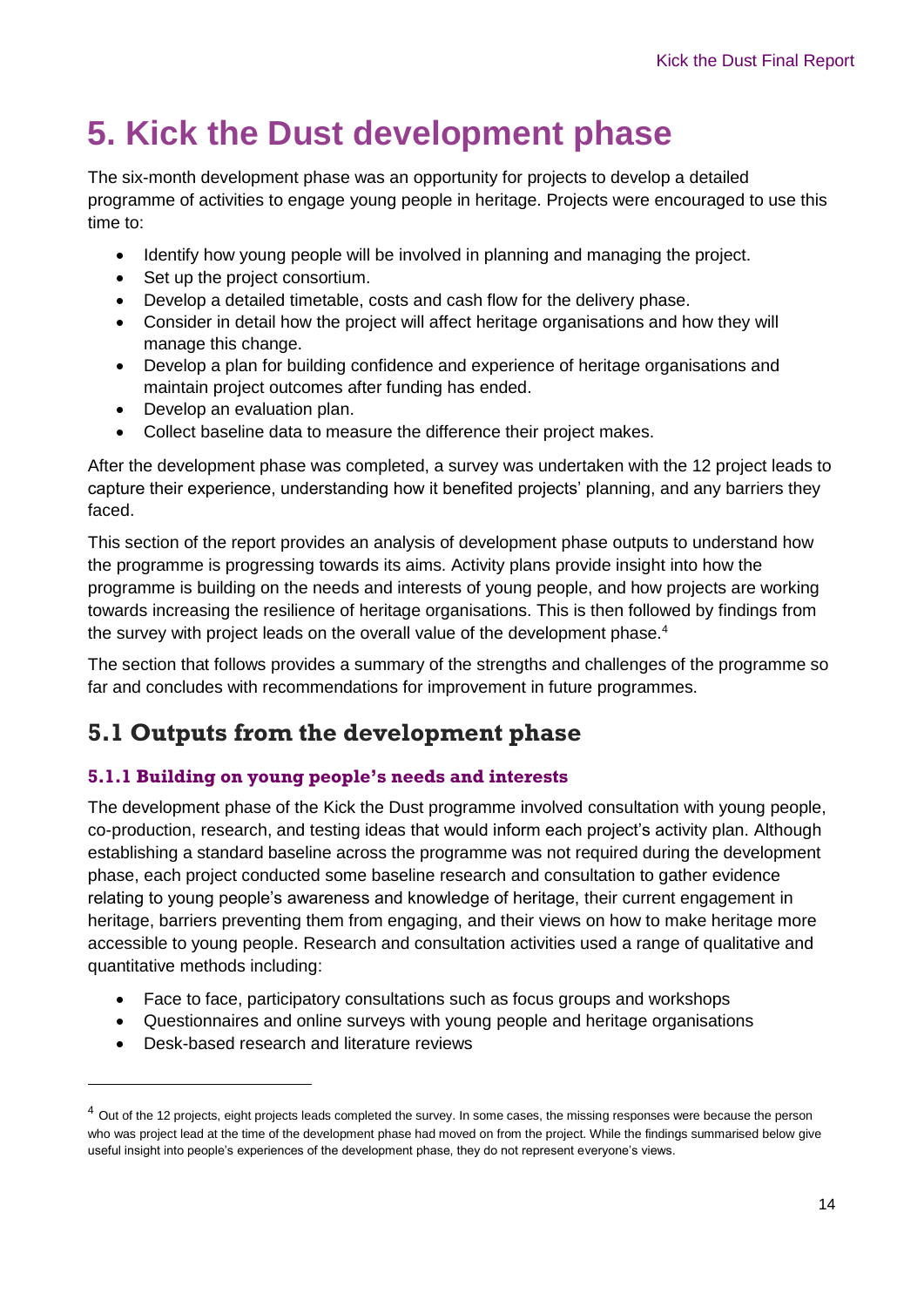- Visitor profile data from local museums
- Interviews with heritage staff
- Visits to local heritage organisations

Insights from projects' research and consultation activities identify several cross-cutting themes and trends that reveal the specific barriers that exist to increasing youth engagement in heritage that the programme will need to address to achieve its aims. Figure 2 below highlights the most common barriers that were identified across all 12 projects.

#### **Projects' development phase baseline research findings**

- 1. Current engagement limited to **school visits** and **work experience.** School programmes are popular with providers, but these don't encourage young people to **spend their** *free time* engaging with heritage.
- 2. Heritage is not designed with **young people in mind**. Targeted events and activities are **aimed at children or adults** – young people feel they are not the target audience.
- 3. Governance schemes prevalent, but tend to engage **'usual suspects'**  not diverse, facing less barriers, with high cultural capital and more aspirational.
- 4. Heritage is not communicated in a **youth-friendly way**; young people are unaware of the existence of youth-friendly projects.
- 5. Young people **do not feel connected** with heritage. Heritage is not inclusive of a range of backgrounds, perspectives, and interpretations.
- 6. Heritage staff **do not feel confident** working with young people, and they lack dedicated youth staff.
- 7. Young people **do not feel represented** in the sector, or that there are clear routes of progression
- 8. Young people **do not feel welcome** in heritage spaces**:** they feel stigmatised as 'troublemakers', they don't understand the rules of arts participation; or no-one asks them to take part.
- 9. **Financial:** admission fees, transport costs for rural participants. **Accessibility:** need to bring carers, different ways of interacting with heritage.

Now that these barriers have been identified, a key question for the programme is: How are KtD projects building on young people's needs and interests, to make heritage more relevant to more and a greater diversity of young people?

Table 4 below provides an analysis of how the needs and interests of young people have informed project design and activities. It also shows how these activities are expected to contribute to programme impact by highlighting where they align with the Theory of Change. This provides useful insight into how the programme as a whole is progressing towards its outcomes.

The table shows how the project activities will contribute to several of the programme's outcomes, but there are still some unknowns at this stage.

 Projects will target many under-represented groups such as young people with special educational needs, young people in supported accommodation, young people from socioeconomically deprived areas, and young people with disabilities. It remains to be seen whether the more high-level and structured forms of engagement (governance and other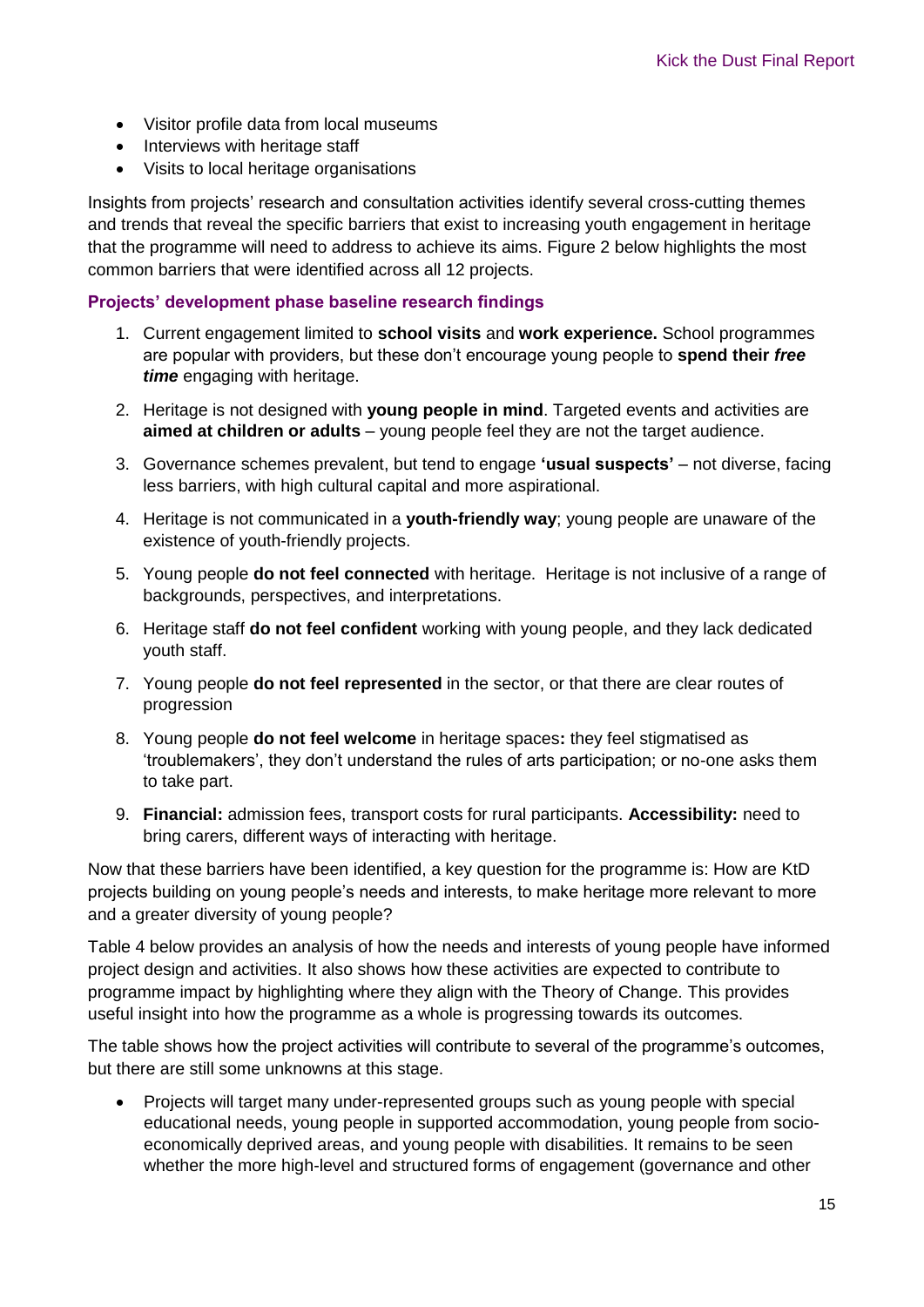leadership roles) reach more than the "usual suspects" e.g. those facing less barriers and with more cultural capital.

- Ten out of the 12 projects will target specific groups of young people, while the other two projects will have a "general" audience. It is not clear at this stage how projects will address the barriers and needs that are specific to different groups of young people. It is expected that cross-sector partnerships with organisations that have specialist knowledge of underrepresented groups will provide the necessary skills and expertise to engage diverse groups of young people, however insights into progress in this area will not emerge for some time.
- It is also less clear from this information how changes to heritage will be made more sustainable, so that organisations can continue high quality engagement with young people for the long term. The next section focuses on the longer-term ambitions of the programme and emerging insights into the longer-term resilience and sustainability projects aim to achieve.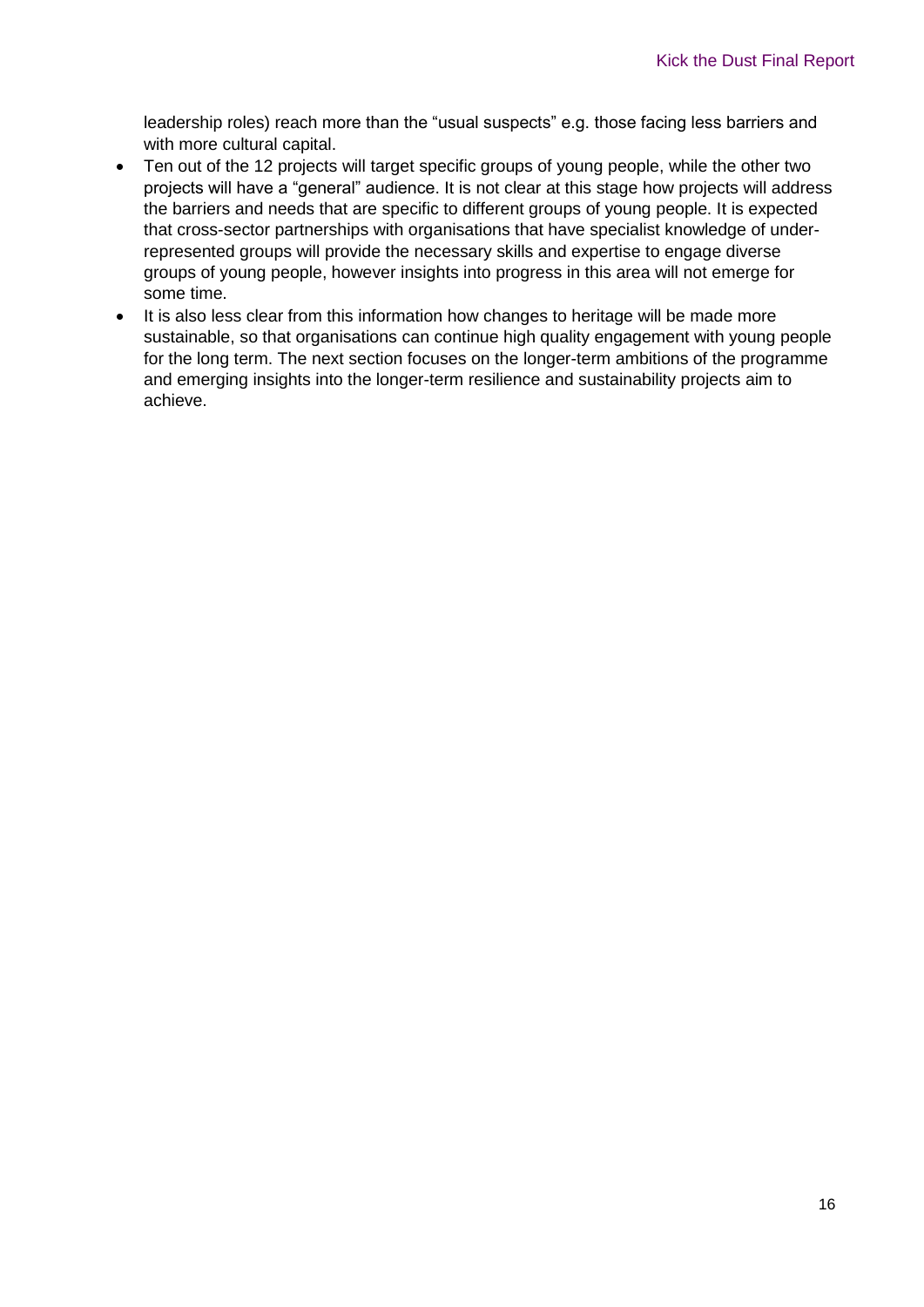## **Table 4: Progress towards programme outcomes**

| <b>Barrier identified</b>                                                   | <b>What needs to change?</b>                                                                                                                                                                                   | Current progression towards outcomes at this stage                                                                                                                                                                                                                                                                                                                                                                                                                                                                                                                                                             | <b>Relevant KtD programme outcome</b>                                                                                                                                                                                                   |
|-----------------------------------------------------------------------------|----------------------------------------------------------------------------------------------------------------------------------------------------------------------------------------------------------------|----------------------------------------------------------------------------------------------------------------------------------------------------------------------------------------------------------------------------------------------------------------------------------------------------------------------------------------------------------------------------------------------------------------------------------------------------------------------------------------------------------------------------------------------------------------------------------------------------------------|-----------------------------------------------------------------------------------------------------------------------------------------------------------------------------------------------------------------------------------------|
| Current<br>engagement<br>limited to school<br>visits and work<br>experience | Heritage needs to create<br>more and a greater<br>range of opportunities for<br>young people to engage<br>with heritage.                                                                                       | All projects will provide a range of opportunities to engage, to suit<br>different needs and interests from one-off and taster events,<br>creative collaborative activities to curate content, direct<br>involvement in conservation, consultation activities, training and<br>skills development (including volunteering), research and<br>evaluation roles, paid roles, and governance roles.<br>All projects will aim to share good practice with other<br>organisations, such as through new strategies or toolkits for<br>improving youth engagement and participation.                                   | Young people will take up more<br>opportunities to volunteer and share<br>their talents in a range of heritage<br>organisations<br>Young people will learn about heritage<br>in a range of engaging, creative ways                      |
| Heritage is not<br>designed with<br>young people in<br>mind                 | Heritage needs to create<br>more opportunities for<br>young people to have a<br>voice in the management<br>of heritage, including<br>opportunities to shape<br>and inform the creation<br>of heritage content. | All projects have recognised the importance of providing young<br>people with the opportunity to play an active part in curation and<br>content production and decision-making. Young people will lead<br>on and co-produce a range of projects, exhibits and events to<br>engage their peers in heritage.<br>Many projects have also recognised the need for young people to<br>consult on organisational policies so that youth voice is embedded<br>throughout the organisation. One project will facilitate joint action<br>planning between heritage organisations and young people, and<br>opportunities | New heritage content is created<br>Young people will play a positive role<br>in managing and maintaining heritage<br>New interpretation is directly<br>influenced by young people or<br>designed specifically to engage young<br>people |
| Governance<br>schemes<br>prevalent but<br>target "usual<br>suspects"        | Opportunities for young<br>people to play a role in<br>governance need to be<br>made more inclusive and<br>accessible to a wider<br>range of young people.                                                     | All projects have recognised the need to create opportunities for<br>young people to play a role in governance. Projects will trial<br>different approaches to youth governance and youth-led decision-<br>making such as youth boards, project steering groups, youth<br>committees and forums.                                                                                                                                                                                                                                                                                                               | Young people will play a role in<br>governance<br>Young people from all backgrounds<br>feel that their opinions/perspectives<br>are valued<br>Young people from all backgrounds<br>feel represented and influential                     |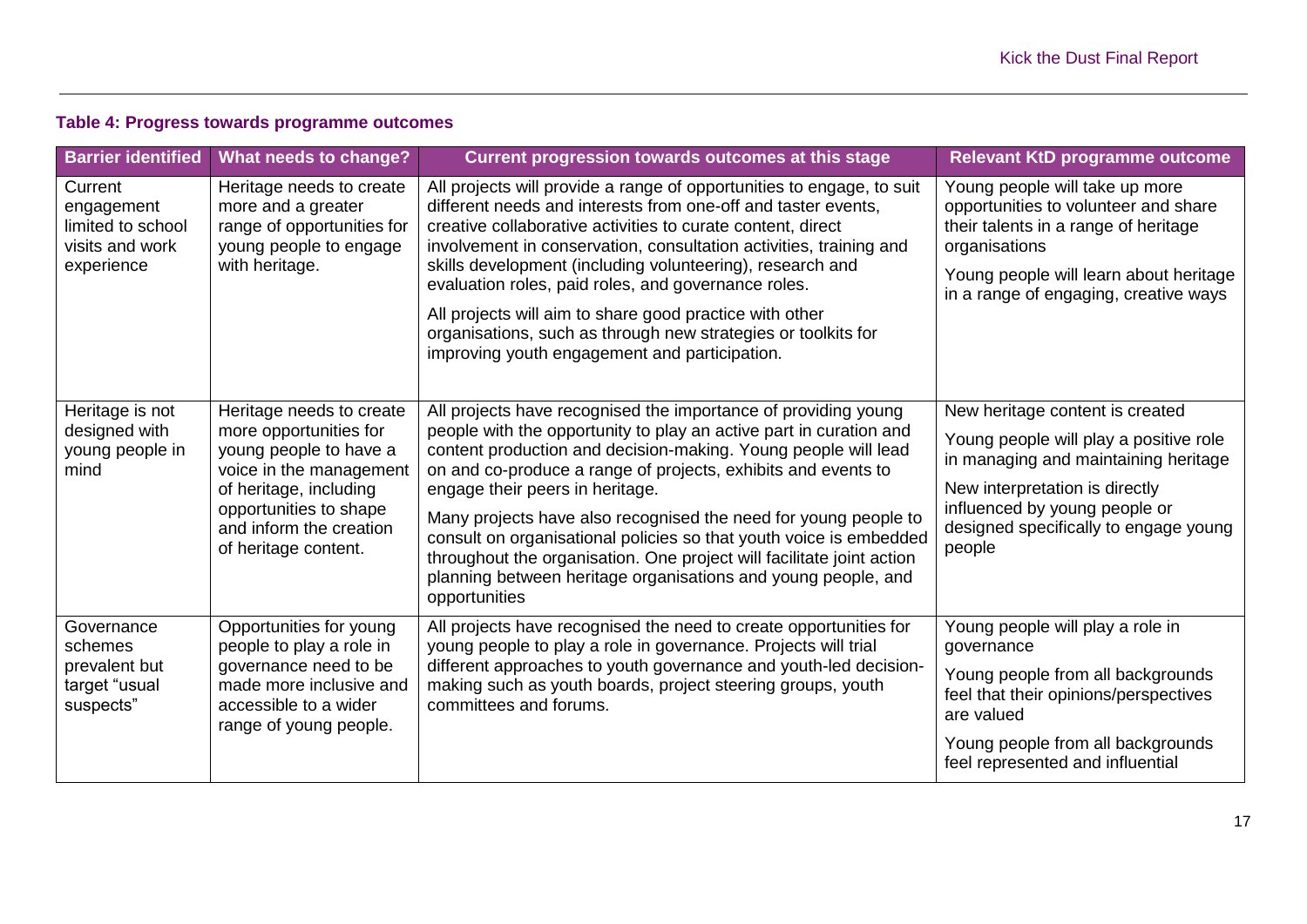| <b>Barrier identified</b>                                     | What needs to change?                                                                                                                                                                           | Current progression towards outcomes at this stage                                                                                                                                                                                                                                                                                                                | Relevant KtD programme outcome                                                           |
|---------------------------------------------------------------|-------------------------------------------------------------------------------------------------------------------------------------------------------------------------------------------------|-------------------------------------------------------------------------------------------------------------------------------------------------------------------------------------------------------------------------------------------------------------------------------------------------------------------------------------------------------------------|------------------------------------------------------------------------------------------|
|                                                               |                                                                                                                                                                                                 | At this stage, however, projects have not been clear about how<br>they will ensure that these opportunities are extended to a diverse<br>range of young people.                                                                                                                                                                                                   |                                                                                          |
| Heritage is not<br>communicated in<br>a youth-friendly<br>way | Heritage needs to use a<br>wider range of<br>communication styles<br>and methods to engage<br>young people, and<br>create opportunities for<br>young people to inform<br>communication content. | A few projects will focus on creating opportunities for young<br>people to inform, design and shape marketing and branding<br>content and feed into communication strategies for the heritage<br>sector. Some projects have also identified the need to improve<br>the use of digital tools to communicate heritage including videos,<br>blogs, and social media. | Heritage is better communicated                                                          |
| Young people do<br>not feel                                   | Heritage content needs<br>to be more inclusive, and                                                                                                                                             | All projects have recognised the need for heritage to be more<br>inclusive, however there are several projects where this has been                                                                                                                                                                                                                                | Heritage content is more inclusive and<br>diverse                                        |
| connected to<br>heritage                                      | reflect a greater diversity<br>of stories, histories, and<br>perspectives.                                                                                                                      | embedded at the heart of young people's engagement. These<br>projects will focus on young people leading on heritage inquiry<br>and research to uncover hidden stories and untold heritage, or                                                                                                                                                                    | Young people's perceptions of<br>heritage will change                                    |
|                                                               |                                                                                                                                                                                                 | reinterpreting sites and collections.                                                                                                                                                                                                                                                                                                                             | Heritage is more relevant to a diverse                                                   |
|                                                               |                                                                                                                                                                                                 | Three projects have a particular focus on improving young<br>people's sense of belonging and identity, and increasing their<br>feeling that heritage sites and spaces belong to them.                                                                                                                                                                             | range of young people                                                                    |
| Heritage staff do<br>not feel confident<br>working with       | Heritage needs to build<br>strong relationships with<br>organisations that can                                                                                                                  | All projects have recognised the importance of improving the skills<br>and confidence of staff to engage with young people and are<br>trialling a range of approaches to learning and development.                                                                                                                                                                | Heritage staff feel supported and<br>challenged by youth work and other<br>partners      |
| young people.                                                 | bring specialist skills in<br>working with young<br>people with greater<br>needs and barriers.                                                                                                  | Some projects have developed more interesting approaches such<br>as experiential CPD for staff, reverse mentoring, and embedding<br>youth work staff in heritage.                                                                                                                                                                                                 | Heritage staff feel empowered and<br>that they have the skills to engage<br>young people |
|                                                               | Heritage needs a set of<br>quality metrics for high                                                                                                                                             | Projects also recognise the value of the advice and guidance that<br>cross-sector partnerships bring in helping to improve the quality of                                                                                                                                                                                                                         | Heritage staff will gain confidence in<br>engaging young people                          |
|                                                               | quality engagement with<br>young people that can                                                                                                                                                | youth engagement.                                                                                                                                                                                                                                                                                                                                                 | Heritage staff will gain/develop skills                                                  |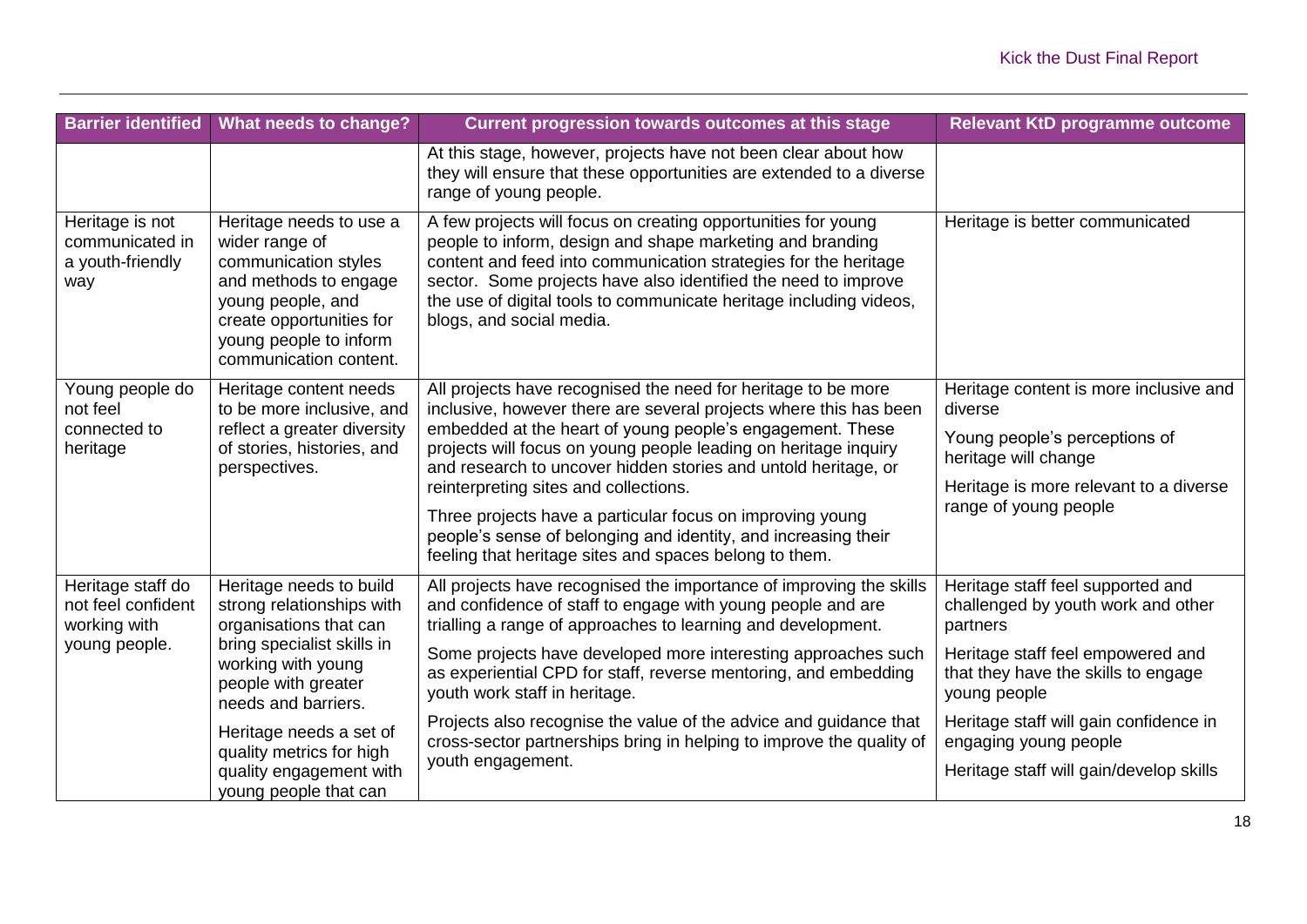| <b>Barrier identified</b>                              | What needs to change?                                                                                   | Current progression towards outcomes at this stage                                                                                                                                                                                                                                                                                                            | <b>Relevant KtD programme outcome</b>                                                    |
|--------------------------------------------------------|---------------------------------------------------------------------------------------------------------|---------------------------------------------------------------------------------------------------------------------------------------------------------------------------------------------------------------------------------------------------------------------------------------------------------------------------------------------------------------|------------------------------------------------------------------------------------------|
|                                                        | inform staff development<br>and training.                                                               |                                                                                                                                                                                                                                                                                                                                                               |                                                                                          |
| Young people do<br>not feel they are                   | Heritage staff need to<br>change attitudes and                                                          | All projects have also recognised that there needs to be a<br>significant shift in people's perceptions of young people,                                                                                                                                                                                                                                      | Young people feel safe, welcomed<br>and included                                         |
| welcome in these<br>spaces.                            | perceptions of young<br>people and create a<br>safer, more welcoming                                    | especially heritage staff and volunteers at the front of house.<br>Projects are developing targeted activity and training that will aim                                                                                                                                                                                                                       | Young people feel respected by<br>heritage staff                                         |
|                                                        | environment.                                                                                            | to change people's perceptions and attitudes towards young<br>people.                                                                                                                                                                                                                                                                                         | Heritage staff feel that young people<br>make a positive contribution to<br>heritage     |
| Young people do                                        | Heritage needs to create                                                                                | All projects have recognised the importance of young people                                                                                                                                                                                                                                                                                                   | More and inclusive heritage sector                                                       |
| not feel<br>represented in<br>the sector               | more career pathways<br>for young people, more<br>opportunities to develop<br>young people's skills and | learning and practising new skills, and across the programme<br>there will be a range of accreditations and training courses<br>delivered. Several projects will provide young people with mentors<br>to help them progress in their engagement.                                                                                                              | Young people will practice new skills,<br>some as part of paid training<br>opportunities |
|                                                        | talents, and create more<br>paid training roles.                                                        | Projects have also recognised the importance of having more paid<br>opportunities for young people, especially those who may not be<br>able to afford to take unpaid or voluntary roles. Therefore, some<br>young people will have access to paid opportunities including paid<br>trainee roles, work placements, apprenticeships, and training<br>bursaries. |                                                                                          |
|                                                        |                                                                                                         | There has been less of a focus on how the workforce can be more<br>representative and inclusive in the future. Only one organisation<br>has considered how to increase diversity of the heritage workforce<br>by working with organisations to revise their recruitment<br>strategies.                                                                        |                                                                                          |
| <b>Financial costs</b><br>and physical<br>access needs | Heritage needs to be<br>free for young people to<br>access and increase<br>understanding of any         | Currently there is limited information from projects directly on<br>whether activities will be free. None of the funded activities in Kick<br>the Dust are chargeable or have fees.                                                                                                                                                                           | Heritage is more accessible to young<br>people                                           |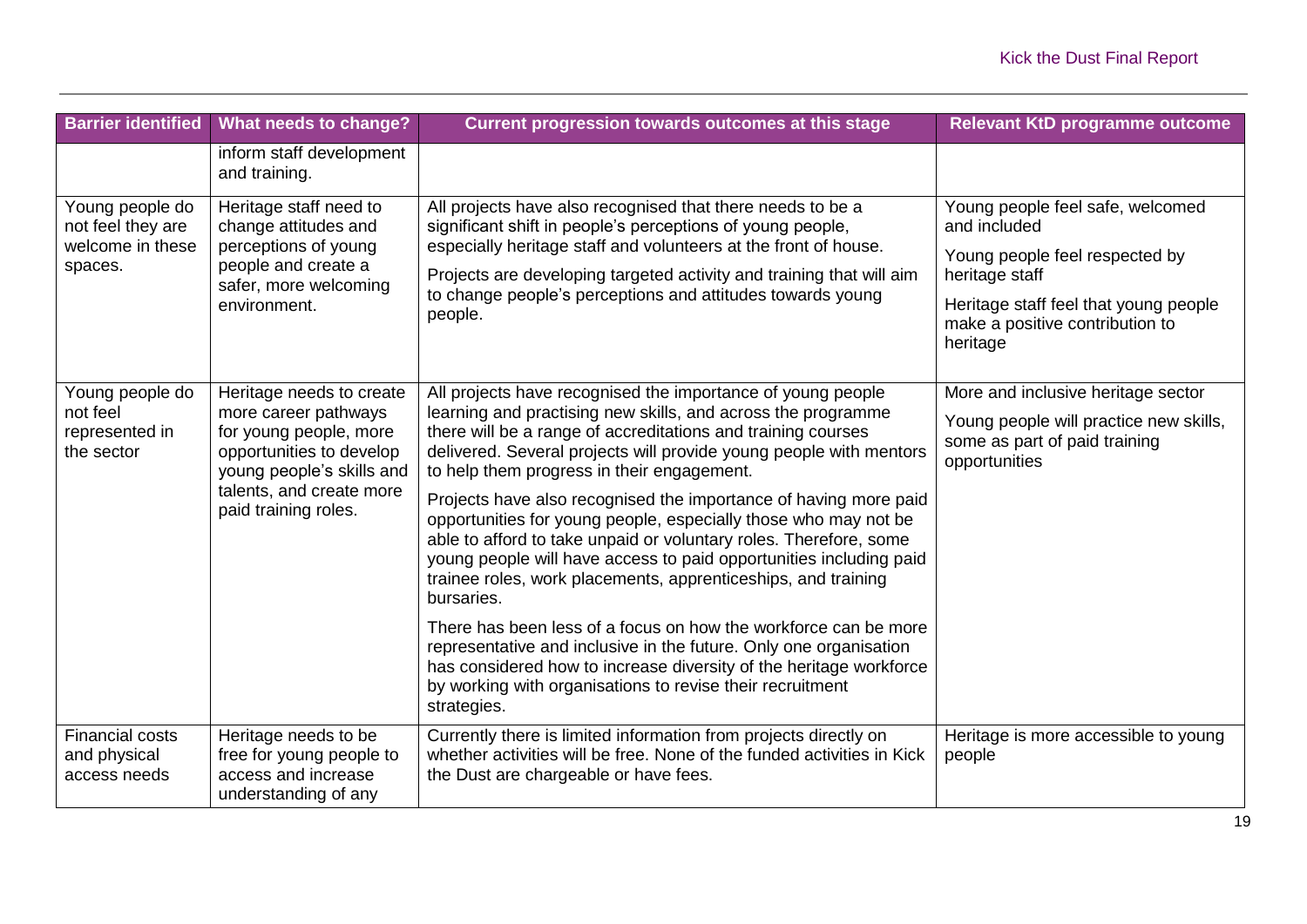|                                     | Barrier identified What needs to change?                                               | Current progression towards outcomes at this stage                                                                                                                                                                                                 | Relevant KtD programme outcome |
|-------------------------------------|----------------------------------------------------------------------------------------|----------------------------------------------------------------------------------------------------------------------------------------------------------------------------------------------------------------------------------------------------|--------------------------------|
| create barriers for<br>young people | physical access barriers<br>that might be preventing<br>young people from<br>engaging. | It is not clear how projects intend to address specific access<br>barriers, although cross-sector partnerships with organisations<br>that have specialist knowledge of different groups of young people  <br>will help to inform programme design. |                                |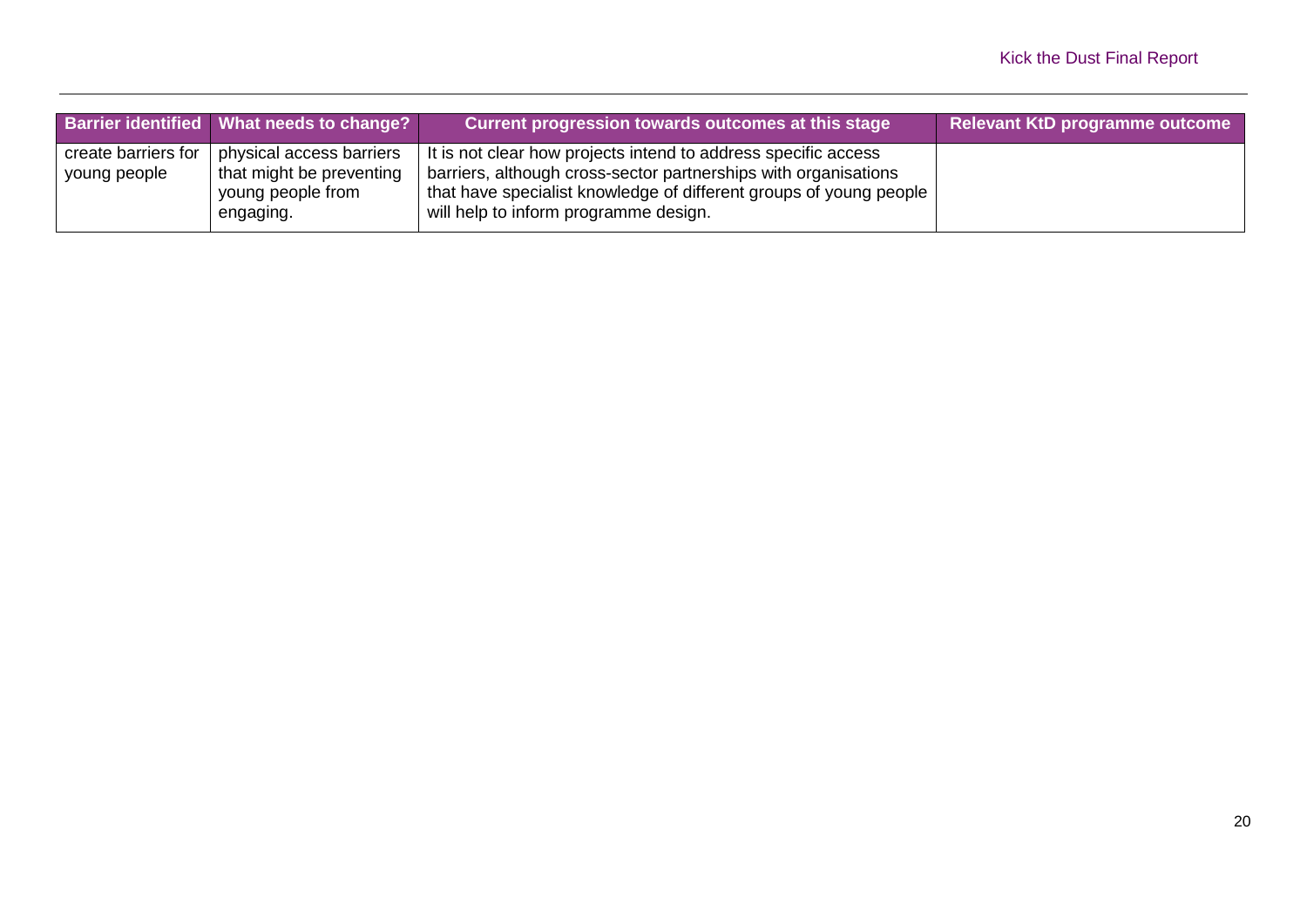### **5.1.2 Ambitions for resilience and sustainability**

One of The Fund's aspirations for the programme is that heritage organisations will be more resilient. An important question for the programme therefore is how heritage organisations are working towards being more innovative, ambitious and sustainable; enabling the sector to adapt to changing circumstances. From a practical perspective, achieving these aspirations requires projects to build-in longer-term organisational changes into project design and implementation. In the development phase therefore, projects needed to consider not only how they will improve their practice within projects, but also how ways of working and lessons learned about what works can be extended beyond the life of the project.

The programme evaluation will look for evidence of increasing resilience in several key areas including:

- 1. Heritage organisations will have access to more tools and resources to support high quality youth engagement
- 2. Reflection and learning becomes part of regular organisational practice
- 3. Changes to internal policies and processes/practices which aim to increase engagement of young people from diverse backgrounds
- 4. Heritage organisations apply for further funding/have a funding strategy in place to support high quality youth engagement

Based on the information available at this stage of the programme, there several themes emerging in relation to project approaches to resilience and organisational change. A full breakdown for each project can be found in **Appendix 5**, however these themes have been grouped and summarised in the table below.

| Area of change                                    | <b>Approaches</b>                                                                                                                                                                                                                                                          |
|---------------------------------------------------|----------------------------------------------------------------------------------------------------------------------------------------------------------------------------------------------------------------------------------------------------------------------------|
| Internal vs external<br>organisational change     | Internal change: project is aiming to achieve change within their own<br>1)<br>organisations (project lead is a heritage organisation)<br>External change: project is aiming to facilitate change in other organisations<br>2)<br>by acting as an expert or specialist     |
| Changes to policies or<br>ways of working         | This includes reviewing and revising organisational policies or practice, in<br>consultation with young people, but these activities are less clearly defined at<br>this stage of the programme.                                                                           |
| New or revised<br>organisational<br>strategies    | This mostly includes adopting new strategies that are specifically aimed at<br>young people as well as improving existing strategies so that they address<br>young people's needs and interests e.g. marketing and communications<br>strategies, heritage management, etc. |
| Developing the<br>heritage workforce              | This approach is the most common among projects and involves improving<br>skills, confidence and attitudes of heritage staff through bespoke and tailored<br>training.                                                                                                     |
| Embedding youth<br>voice                          | Embedding new models of governance and/or heritage management that give<br>young people a role in decision-making and programme design.                                                                                                                                    |
| Dissemination of<br>learning and good<br>practice | Projects have stated that they will publish a range of learning materials and<br>events including academic papers, research studies, impact reports, networking<br>or dissemination events, and toolkits for the heritage sector.                                          |

#### **Table 5: Approaches to resilience and organisational change**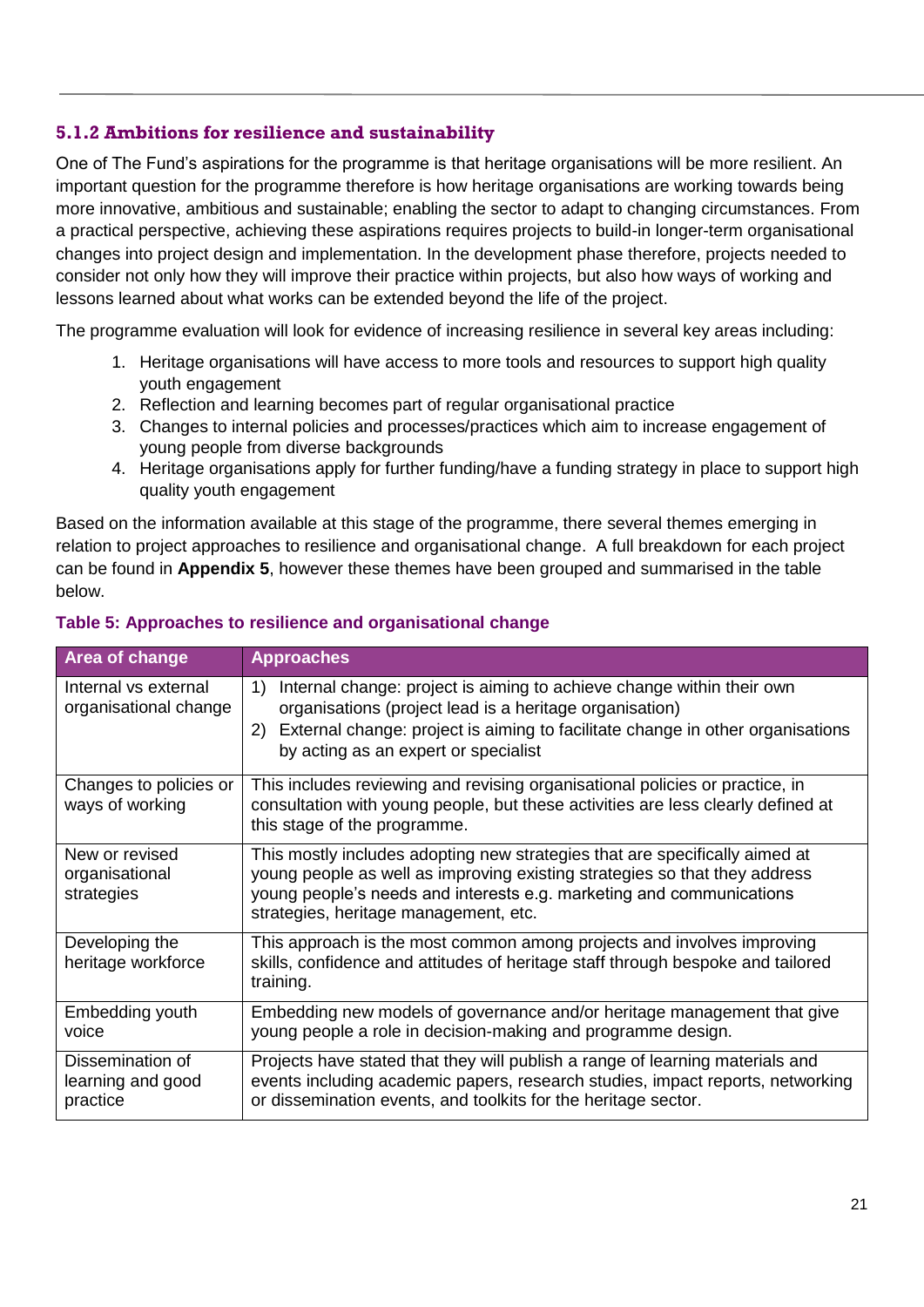Analysis of project activity plans show that the level of ambition for organisational change appears to vary, with some projects demonstrating more ambition than others. There are also a few areas that have been given less consideration overall.

Half of the KtD projects have more developed plans for driving organisational change. They aim to embed change at multiple levels within heritage organisations from governance and policy-making, heritage management, staff recruitment and professional development, and frontline practice. There are also some more innovative ideas emerging from a small number of projects, including:

- Creation of a new youth-led heritage organisation
- Development of a framework assessing the inclusiveness of heritage collections
- Development of a young people's cultural rights scheme for heritage
- Embedding environmental resources and nature in youth work

For the other half of the projects, ambitions for organisational change are less clear. These projects seem to have limited their ambition primarily to staff training and development and sharing best practice, but with little indication of how this will lead to long-term change. Some projects have stated that they will review organisational policies but have not specified which policies these will be or which policies might be the most relevant to achieving sustainable work with young people.

While all projects involve an element of training and development of heritage staff, these staff might eventually move on and these skills might be lost. There has been less consideration to how skills and knowledge can be retained for the long-term such as through revised recruitment or professional development strategies. Two projects show promise in this area, as they intend to produce a learning and development framework for heritage staff. There has also been less evidence overall of organisational ambitions for future funding and whether projects intend to develop new fundraising and development strategies.

The findings in this section point to a key piece of learning for the programme. While projects have generated many ideas for communication and dissemination of learning for the sector, the fact that so many projects have struggled to articulate a clear plan for organisational change beyond stating that they will share learning or embed new models of engagement. It is not clear how this learning or new ways of working become embedded. This might suggest that the programme has missed an opportunity to build capacity around effective change management. Programme theory (e.g. Theory of Change/logic model) works well for describing how activities are intended to deliver impact for individuals, but is not the best method for developing a theory of organisational change.

Organisational change is a difficult process that is driven by a number of different forces and there is no single model of change, but it does require an effective change management process. Gathering evidence and learning is a key step in this process, but it requires going beyond identifying good practice. Projects must have mechanisms built in for organisational change, and this is likely to require additional expertise to be brought in from The Fund at the outset.

## <span id="page-26-0"></span>**5.2 Overall experience of the development phase**

A survey was conducted with project leads at the end of the development phase, to understand what difference the development phase had on activity plans and partnerships building. A copy of the survey questions used can be found in **Appendix 6.**

Findings from the survey demonstrate that projects valued the flexibility the development phase provided, as it provided time for them to test their ideas and revisit their activity plans based on what they had learned. Consultation with young people was an important and formative element of projects' activity plans,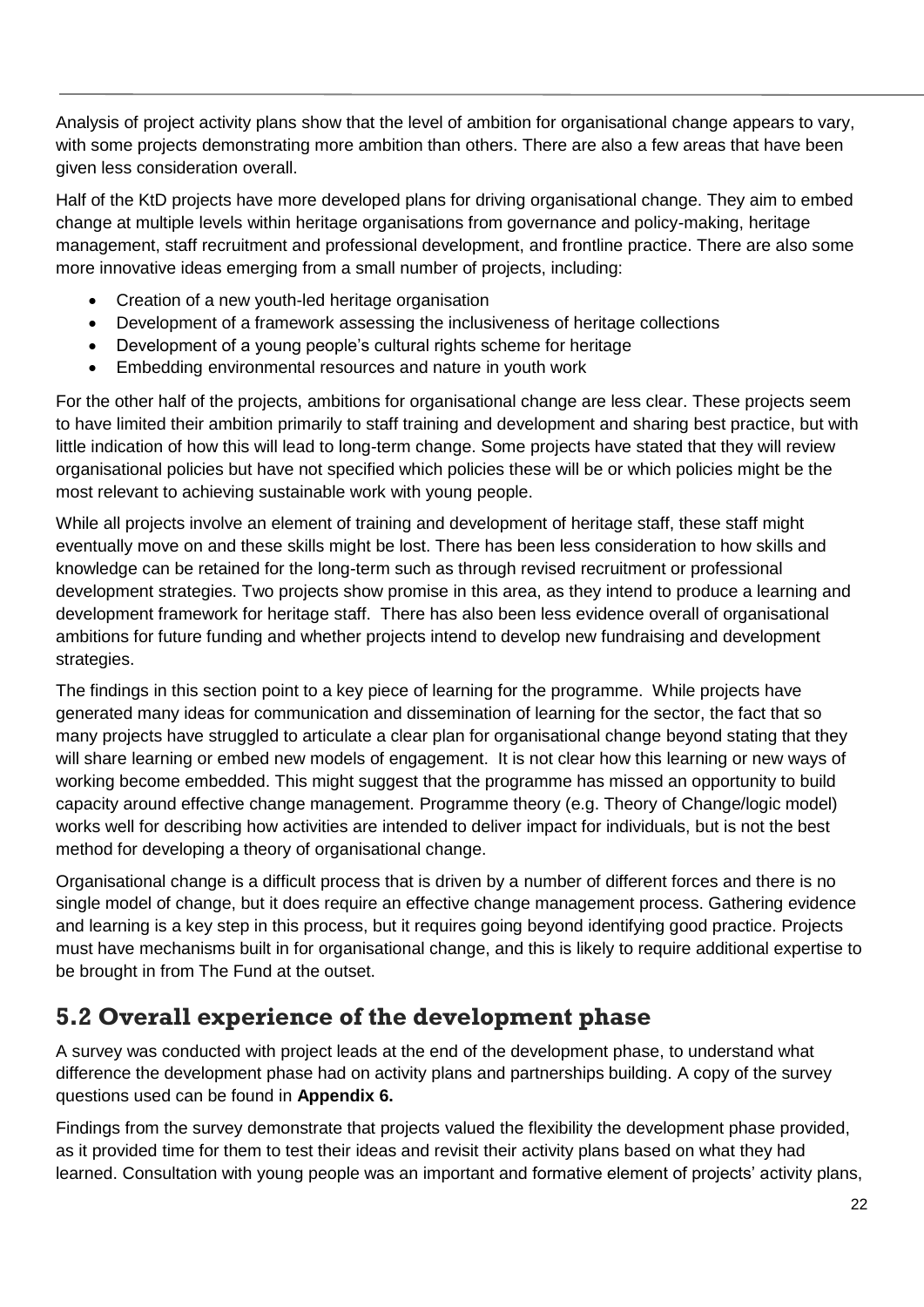and young people played a significant role in decision-making. The flexibility of the development phase was key, as without it there would be no mechanism to integrate the youth voice.

#### *"It is useful to have flexibility to change the plan in future years, meaning we are able to develop the project …in terms of what works well and feedback from participants."*

#### *"In-line with the original intentions of the KTD programme, it needs to be flexible and progressive with young people playing an increasing role in decision making and planning."*

Projects had the option of commissioning an external consultant to draft the activity plan, or do it in house. Four projects reported that they had written their activity plans in-house, and four had their plan written by a consultant. Those that wrote their plan in-house found drafting it was intensive and more time-consuming than they had expected, but still felt positive about the experience, using words like "informative"; "defining"; "essential" and "rewarding" to describe it.

#### *"To have that time funded is a luxury and allowed us to do a better and more thorough job to come up with a solid plan."*

#### *"The second-stage process was more time-consuming and intensive than we and partners had envisaged. The level of detail required before sign off was unprecedented in our experience."*

Projects were also encouraged to consult with new and existing young audiences and this helped to ensure that young people's voice was embedded from the beginning. The direct involvement of young people in the activity plan design stage was described as "essential" by six of the respondents. The feedback they received from young people gave them more clarity on their purpose and offering, and they made changes because of the consultation. Youth consultation sparked useful debate with project partners as well as *"kick-starting"* their engagement with young people for the long-term. One respondent wrote that their plan had intentional *"gaps in the detail"* to allow young people to make changes to its design and delivery, and most agreed that the level of detail required was reasonable and appropriate.

However, one project noted that consulting with young people was not always easy because it was focused on something that was hypothetical. Feedback would have been better if the young people had participated first and then provided feedback.

#### *"Capturing the views of young people was not easy, given that this was all focused on what was then a hypothetical project. Young people told us that in some ways they need to be participating first, and would then be better placed to provide feedback and input."*

One project described their consultation with other stakeholders as being just as useful as their consultation with young people, and potentially more so.

#### *"It was useful to reflect what we found back to museum partners…[w]e found consultation with youth workers actually more revealing - it led to our adapting the programme to account for their attitudes towards heritage. While the young person consultation confirmed our hunches, the Youth Worker consultation influenced what we planned to do."*

Going forward, young people will continue to influence project design in a range of ways that can be summarised as: (1) trialling different activities to gather thoughts and feedback; (2) an 'embedded' approach with an on-going feedback loop; and (3) youth governance structures, such as regular youth boards and steering groups.

Survey respondents identified several opportunities for #DustKickers to play a positive role in the programme going forward including:

- Observing activities and giving their honest feedback and recommendations for improvement
- Supporting with data collection and gathering feedback from the young people
- Share their expertise, especially for input into activity design and evaluation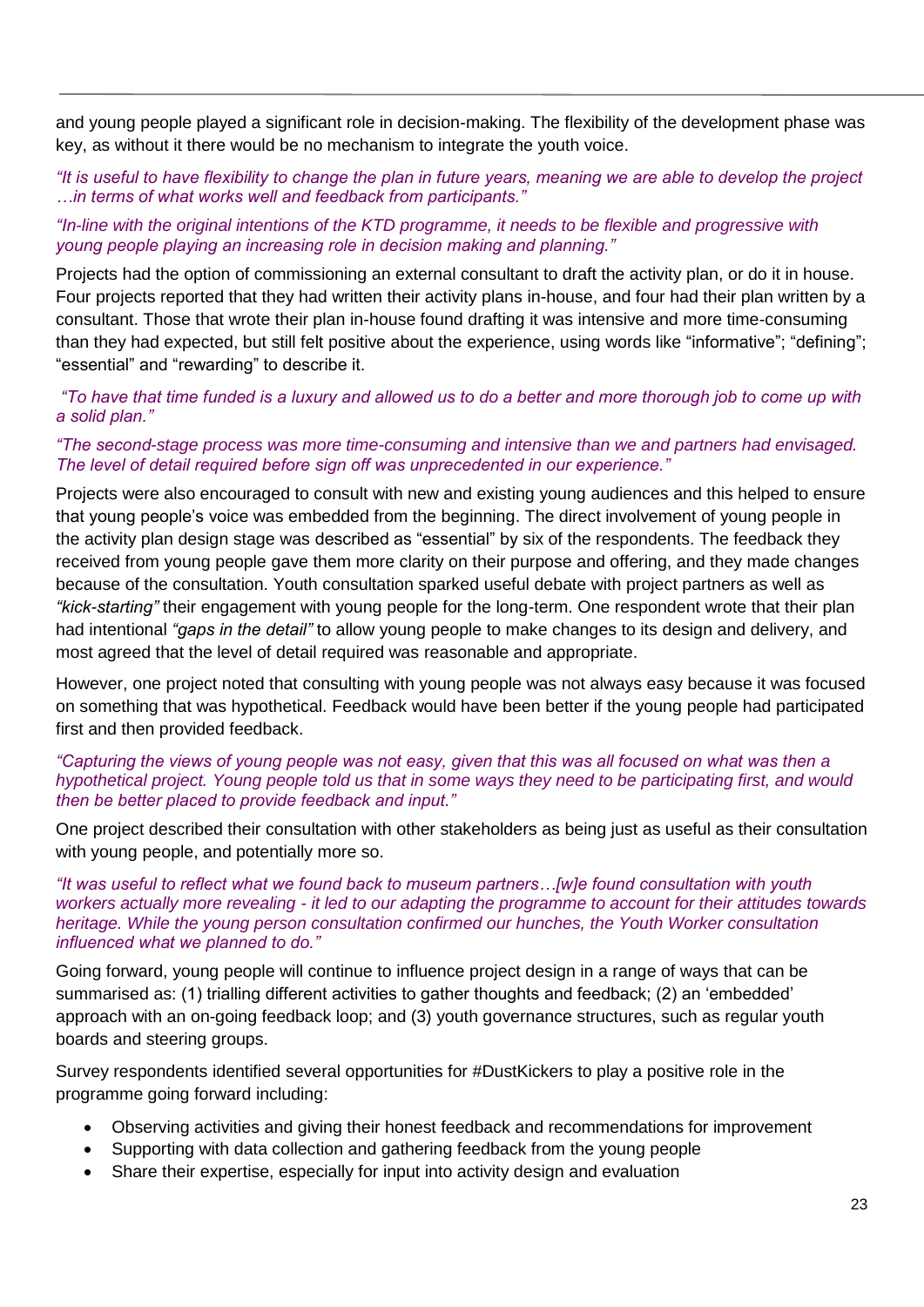- Play a role in project governance such as steering committees, etc.
- Championing projects and using their influence to champion Kick the Dust in the heritage sector

## **5.2.1 Timeline and budget**

Having a six-month development phase embedded into the application process was an asset to the programme. It gave projects the time to engage with young people in a meaningful way, to test their ideas, and use their learning to make improvements to their Activity plan before submitting the second-round application. Only one project stated that the six-month time period was not long enough, as they found it difficult to get the consortium arranged and working together within the time frame.

Completing activity plans within the timeline and budget was sometimes hindered by miscommunication or lack of clarity about programme timelines and application processes, which led to some delays in the timing of round-two application submissions. Respondents reported receiving conflicting or confusing advice, and communication from The Fund about programme timelines was often unclear, leaving many confused about key dates. Respondents suspected that conflicting advice may have been the result of a lack of understanding internally about the programme's requirements.

"It was not clear what was expected of us for progress review meetings and reports - it seemed to change from one conversation to the next".

Although the development phase was felt to be a formative period, it was at times very stressful or highly pressurised. This was linked to the complexity of a project's activity plan or the difficulty that came with getting long-term buy-in from young people.

*"Planning and consultation with young people needed to be done before we could start the activity plan, but this was not possible within six months."* 

*"The scale and intensity of the second stage development process was beyond our initial expectation, meaning that we were under-resourced to complete this. We ended up investing much of our own resource…this also impacted on partners, who again had to invest more of their own time in the development phase than envisaged."*

## **5.2.2 Mentor support offered during development phase**

Four projects had mentors during the development phase. Three respondents said the support they received from the mentor was excellent*,* while another rated it as good. Those that did not have a mentor were more likely to report feeling confused by the application process. One project that did not have a mentor reported that they would have preferred more proactive support from The Fund.

One project, which did not have a mentor, described the support they received directly from The Fund's staff as flexible and *"reasonable with deadlines"*, although they thought that progress review meetings felt "*rather like an interview panel at times".* Another project was disappointed not to have been assigned a mentor.

"We had many questions about the programme and application process, but [The Fund] didn't yet have the answers, as this is a new programme for them too".

## **5.2.3 Working as a consortium**

Forming a partnership was an important, obligatory requirement of the programme to ensure that the heritage sector supports and learns from the youth sector (and vice versa), and to engage young people more meaningfully with heritage. Out of eight survey respondents, two of the consortia had pre-existing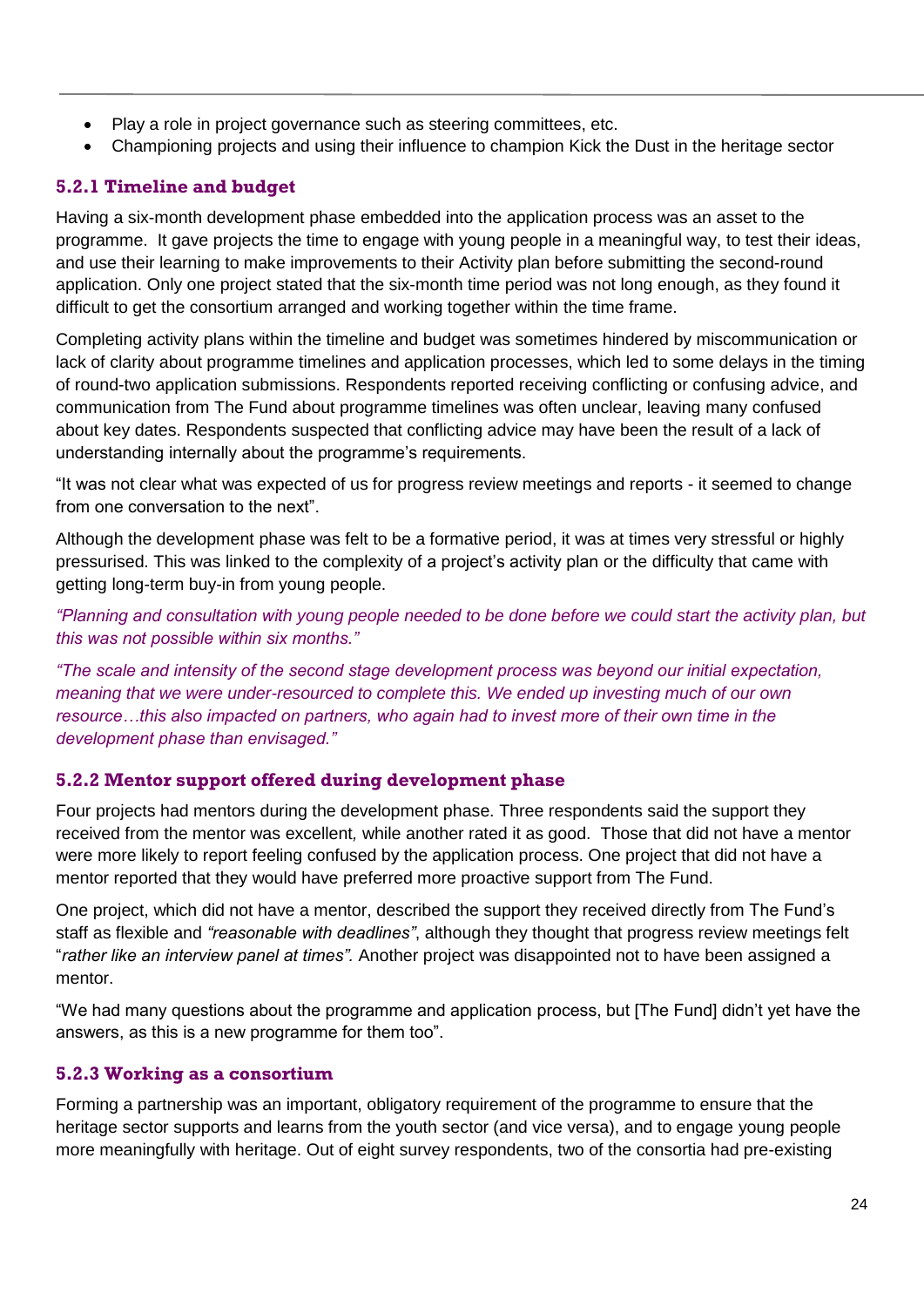partnerships with one another; one was made up of completely new partnerships; and the remaining four were a mix of old and new partners.

Overall, the experience of working as a consortium was positive, with all respondents "agreeing" or "strongly agreeing" that good relationships were built between partners, that partners were "bought-into" processes and ways of working, that there was a shared agenda and vision among partners, and they were willing to learn from each other's expertise.

#### *"When you are looking at a 5-year programme, starting with the right partners is really important - we needed to test this out and be sure. The development phase gave us permission to do this."*

Other aspects of working as a consortium that contributed to strong partnerships included:

- the ability to test approaches with partners from project inception
- collective problem solving and working towards a common goal
- regular meetings ensured strong communication and working relationships
- diversity of opinion, experience, values and knowledge
- ability to delegate tasks and share activities across partners

*"The intensity of the period made everyone really focus their energies and minds. It was collective problem solving from the outset."*

#### *"We managed to share some of the activities and tasks to make sure the best possible people delivered each section."*

Nevertheless, these enabling factors were not experienced among all projects. For example, some projects struggled with delegation, and felt they needed more clarity around the partnership model, and another struggled with getting the partners to prioritise Kick the Dust among their existing workloads.

#### *"It has taken the development process to be clear about what each consortium partner could bring to the project…[t]his is about getting the best use of our consortium partners' time and not overusing them or demanding more than is realistic."*

Four respondents faced difficulties in their consortia, including challenging relationships, changes in senior leadership and conflicting priorities, which – for one respondent – resulted in "*uncertainty of organisational vision for [the project] moving forward*." With one new partnership, there was a lack of familiarity with The Fund parameters and processes, and they struggled with budget-setting across the partners.

The consortium was considered by projects to be integral to the success of the project, and it is expected that partners will provide continual feedback, help with problem solving, and contribute valuable skills and experience, contributing to the overall sustainability of the sector.

#### 5.2.4 Working in a cohort

All respondents found the first community practice event in December 2017 useful. Although only four respondents shared more detailed feedback, there was some overlap in the responses.

Respondents appreciated the opportunity to share ideas and approaches, as well as meeting other project managers. One project explained that they found it helpful to benchmark their approach with others, echoed by another saying it helped with development of their activity plan.

During the Community of Practice event, projects appreciated hearing about The Fund's overarching expectations and from a #DustKicker in person.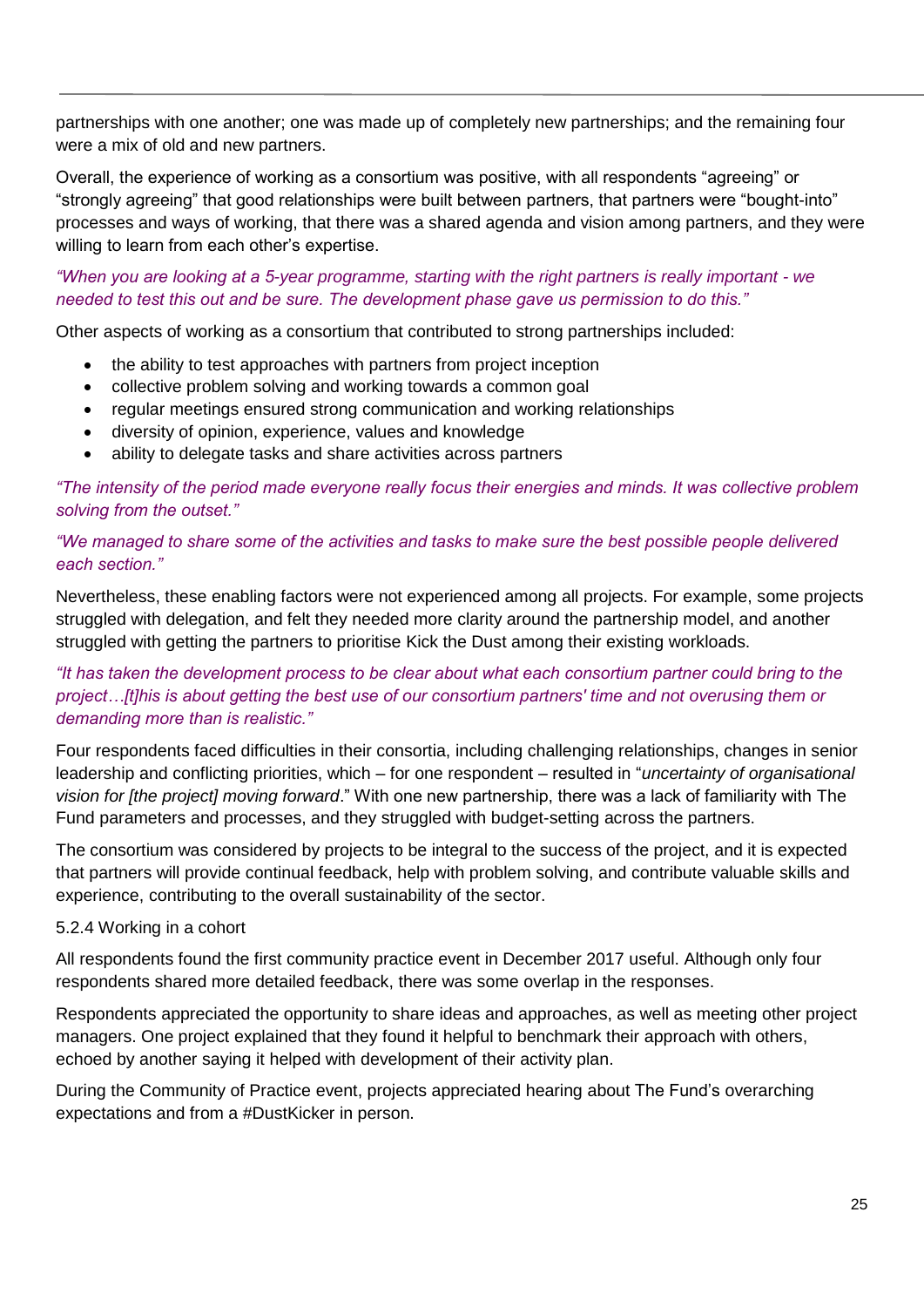Two respondents reported that some of the evaluation focused sessions "*didn't seem to work*" or that these sessions felt a bit laboured. One respondent said that this was because they were still at very early stages in their consultation and therefore found the sessions confusing.

Three respondents reported that they had linked up with other projects during the development phase to share and explore ideas. What they found most useful about linking up with other projects was being able to problem solve on understanding the expectations for Activity plans, share approaches to ways of working, and explore how to make heritage relevant to young people. One respondent had discussed with another project things such as looking for additional funds, balancing risk-taking and innovation versus participation and targets, for example.

# <span id="page-30-0"></span>**5.3 The value of the development phase**

Key findings from the development phase survey suggest that it was an asset to projects, was well-funded and an overall positive experience.

"The development phase was an absolute gift…we genuinely were able to test out our ideas, confirm hunches or change the programme."

The strengths of having a development phase were that it gave young people a voice in project decisionmaking, and helped to create strong-cross sector partnerships that were underpinned by a shared vision. These partnerships will continue to provide crucial support for projects during the programme and will be essential to achieving sustainability in the long-term.

Although the development phase was an important and formative period for projects, delays could be avoided in the future by ensuring that communication from The Fund about timelines, requirements, and guidelines are clear and consistent, and offer more proactive support, especially for those new to The Fund or those who plan to develop their activity plans in-house.

<span id="page-30-1"></span>The next section below provides a detailed summary of the findings from the survey, followed by feedback from projects on how they would like to link with #DustKickers in the future and how The Fund can continue to provide leadership on the theme of young people in heritage.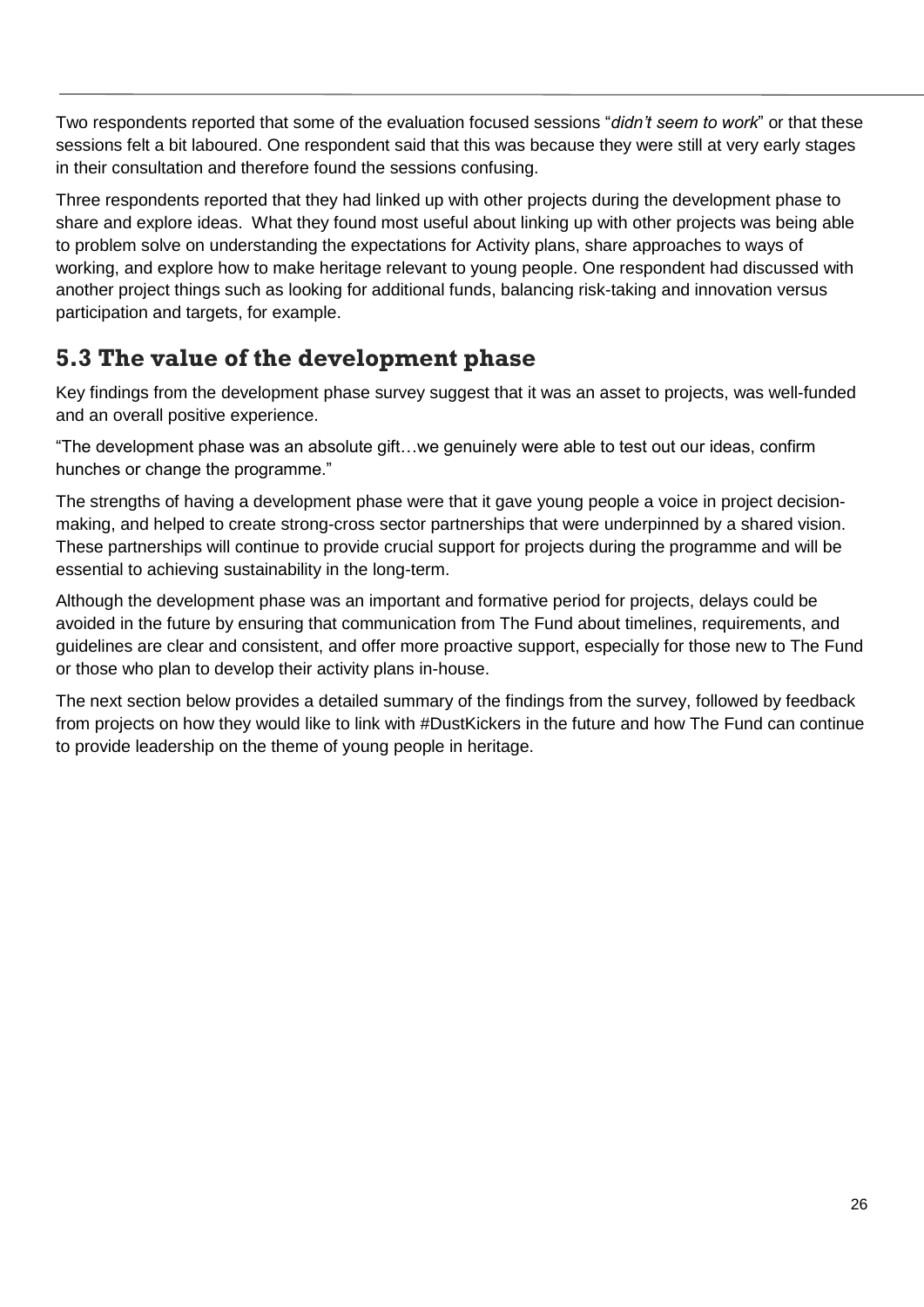# **6. Lessons learned and recommendations**

This report has provided an overview of activities from the first 18 months of the Kick the Dust programme. This has included an introduction to the programme evaluation's aims and objective, overarching methodology, and supporting frameworks. It has also included a review of the outputs from the programme six-month development and how they have contributed to programme outcomes.

This final section of the report provides a summary of the programme's strengths and challenges based on initial findings.

# <span id="page-31-0"></span>**6.1 Strengths and challenges**

## **6.1.1 Strengths**

The programme so far has demonstrated many strengths in three areas: programme design, evaluation design, and legacy.

**Programme design:** The programme has been informed by a formative development phase. Projects were given the right amount of time and resource to test and develop their ideas, uncover and build on young people's needs and interests, and develop strong cross-sector partnerships with a shared vision. Furthermore, young people were given a voice in decision-making and design at both the level of The Fund and individual projects. This has enabled projects to be bold and ambitious in how they engage young people in heritage.

**Programme evaluation:** The programme evaluation methodology is guided by a clear framework and there is a shared approach that informs how projects will contribute to the programme's evidence base. Projects have demonstrated that they have taken steps to create a clearer framework for their evaluation by refining their outcomes and/or developing a logic model or Theory of Change. Projects are in the process of establishing their key targets and measures, and are using a range of creative and ambitious methods including participatory approaches, use of digital tools, or achieving a Level 3 standard of evidence.

**Legacy:** Uniquely for The Fund, the programme aspires to create long lasting and sector wide change so that it can continue to make heritage relevant to the lives of young people into the future. The programme challenges individual projects to transform their learning about what works into sustainable organisational change. At this early stage, some projects already demonstrate high level ambitions for change including creating a new youth led heritage organisation and a young person's cultural rights scheme for heritage.

## **6.1.2 Challenges**

The activities and outputs of the past 18 months have identified the many strengths of the programme, but have also raised a few potential challenges that the programme will need to consider as it moves forward. These challenges are related to: tensions between flexibility and structure; support to define organisational change strategies, and accommodating failure in impact study design.

**Tension between flexibility and structure:** Projects are required to demonstrate the impact of their work against a pre-existing outcomes framework while at the same time operating in loose and flexible programme format. This means that the path to achieving outcomes is not fixed, nor is it always entirely clear. The development of the programme over the past 18 months shows that KtD is a diverse programme where each project is trying to achieve different things in different ways, which makes it difficult to fit all projects under one overarching structure. The programme evaluation has tried to accommodate this flexibility and diversity by keeping evaluation outcomes relatively broad. A structured impact evaluation works best when there are clear goals that are fixed with well-defined activities that are comparable. A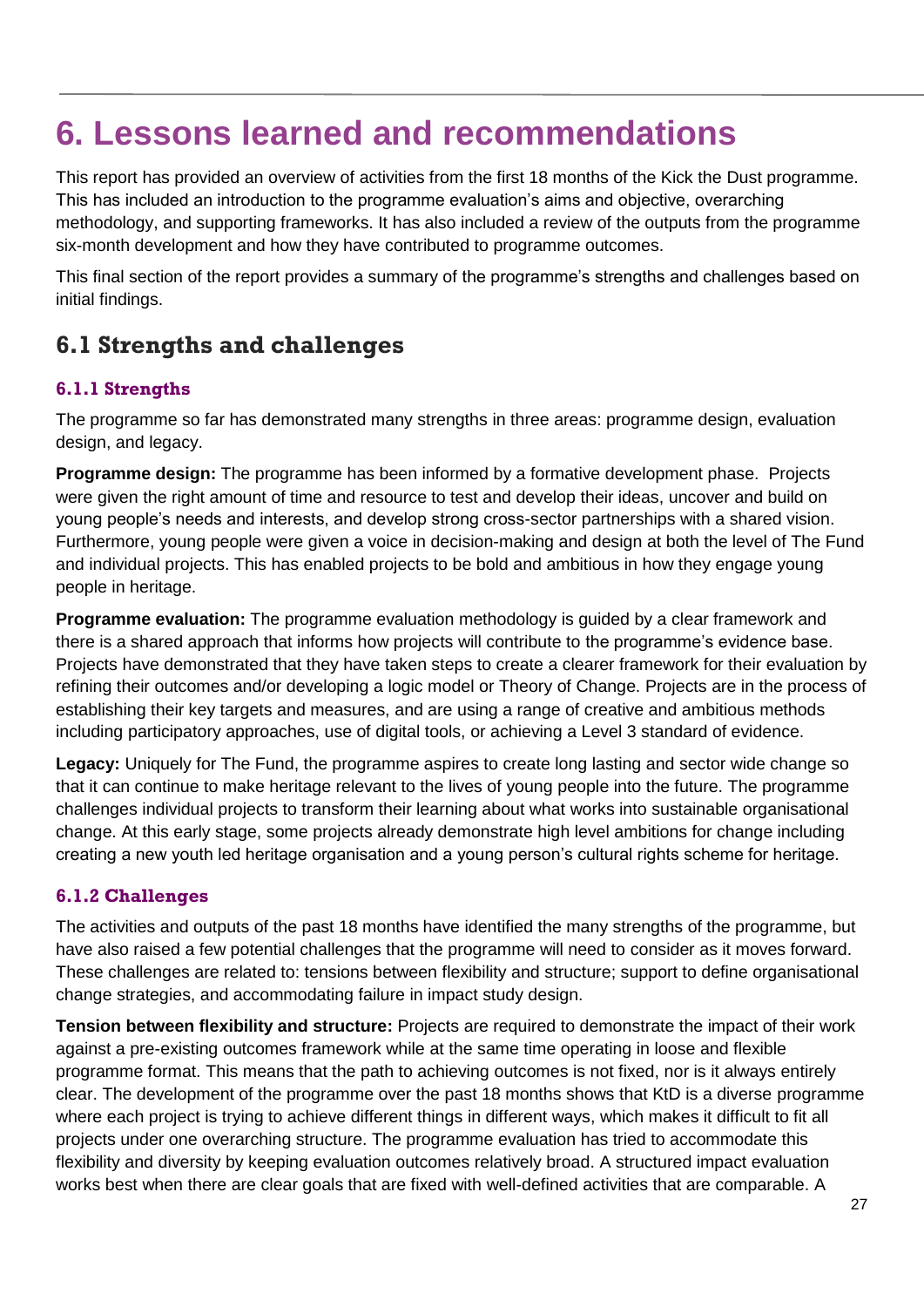possible limitation of the programme evaluation therefore is that comparisons between projects will be difficult to do will not offer meaningful insight into what is most effective.

**Organisational change:** The longer-term impact on organisational sustainability and resilience has been less defined across the programme compared to the impacts for beneficiaries. Projects have struggled to clearly identify where change within heritage organisations will happen and how this can be evidenced. This lack of clarity might be because the programme is in an early stage of testing and exploring, and projects may still be in the process of building their understanding of what change needs to happen. Organisational change is a difficult process that requires a specific set of skills, tools, and techniques to deliver effective change. Going forward, it would be beneficial for the programme to think through organisational change and identify some broad themes that can be categorised (e.g. governance, strategy, learning culture, management, etc) so that projects have a basic framework from which they can articulate better where they expect to see change happen. It would be beneficial for The Fund to bring in additional expertise on the change management process, to build projects' capacity of how to take a structured and planned approach to change.

**Accommodating failure:** Sometimes innovation fails. One of the fundamental values of KtD is its openness to experimentation, adaptation, and learning; but it is possible that these experiments will fail or that evidence of what works will emerge too late in the programme for change to be embedded. The Fund will need to think about what the legacy of the programme looks like if it allows for failure.

## <span id="page-32-0"></span>**6.2Recommendations**

Several recommendations have been generated based on main strengths and challenges to date.

## **6.2.1 Recommendations for grant-awarded projects:**

- **Embed cross-sector partnerships into project governance and management.** Strong crosssector partnerships can positively contribute to sustainability and resilience of organisations when there is a shared vision, agreed ways of working, and a willingness to learn from each other's expertise. Ways of working should be informed by examples of good practice and the effectiveness of the partnerships should be included in project evaluations as measures of success.
- **Be more bold and ambitious** by planning for a level of change that goes beyond beneficiaries, and includes organisational or sector-wide sustainability and resilience in the long-term. Sustainability does not have to be defined solely in relation to income, but can include improved quality, policy change, embedding beneficiary voice in governance and design, and influencing others.
- **Quality of engagement** is an important part of the narrative about "what works" and projects should consider investing time and resource to understanding and making explicit (as part of a theory of change or logic model) what high-quality engagement with young people looks like. In the KtD programme evaluation this has been articulated as "mechanisms of change" but quality essentially relates to the internal experiences and external conditions that are necessary for change to happen. Quality monitoring should form a key component of project evaluation and learning.

## **6.2.2 Recommendations for The Fund**

- **Develop leadership:** The Fund has demonstrated a high level of ambition on the theme of young people in heritage, and they can develop their leadership in this area by continuing to involve young people in The Fund's decision-making, and committing to supporting the risk-taking and failure that comes with innovation.
- **Increased consistency in the development phase:** In the future, consider revisiting the balance between prescription and flexibility in relation to the content and structure of activity plans and local evaluation planning, or consider where aspects of planning can be made more consistent. This will